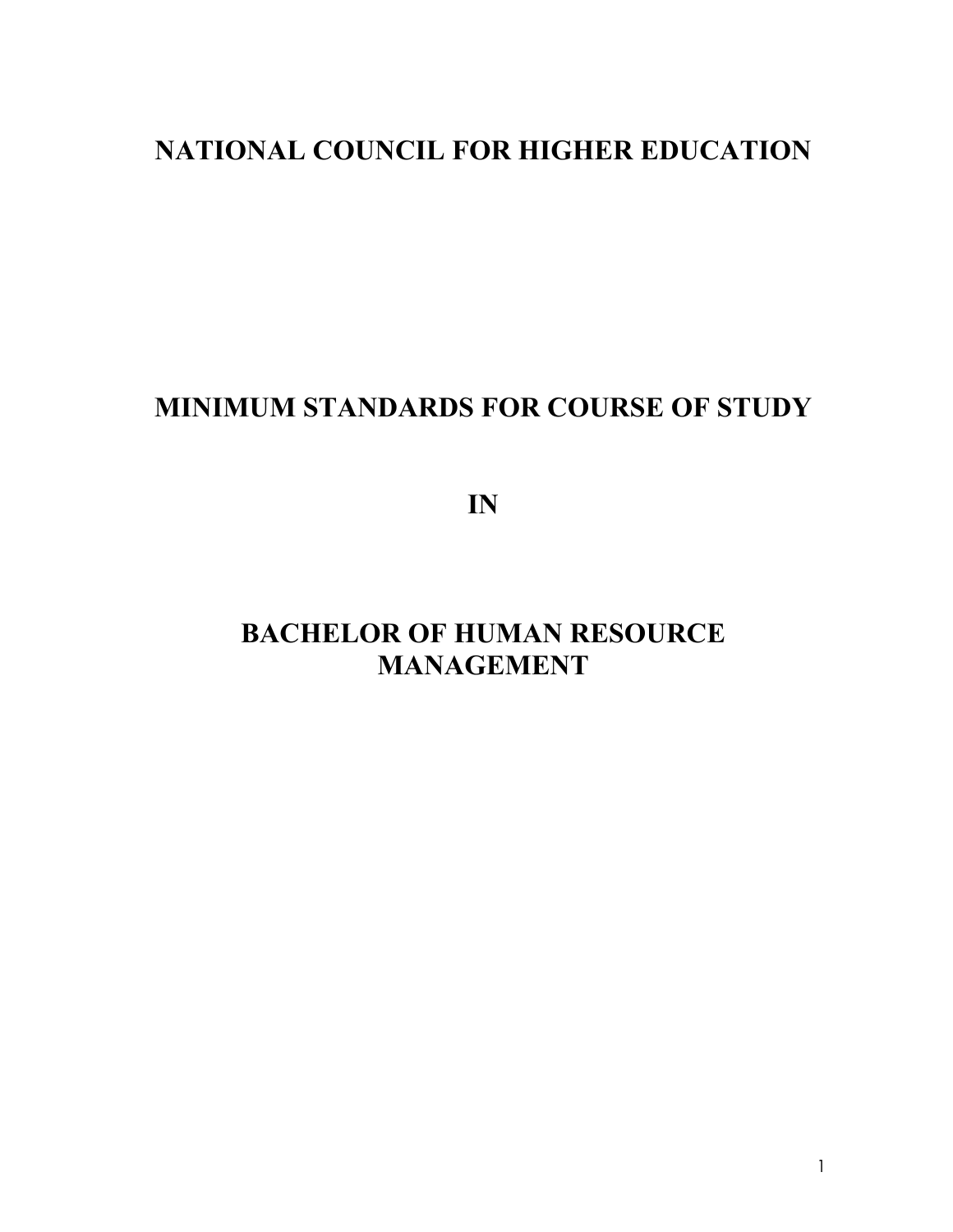| <b>YEAR ONE</b>                                                                     |          |                  |                      |          |                              |
|-------------------------------------------------------------------------------------|----------|------------------|----------------------|----------|------------------------------|
| <b>Semester One:</b>                                                                | L        | T                | $\mathbf P$          | CH       | $\overline{\text{CU}}$       |
| <b>Principles of Business Administration</b>                                        | 45       | 30               | $\bf{0}$             | 60       | $\overline{\mathbf{4}}$      |
| <b>Business Communication Skills</b>                                                | 45       | 30               | $\boldsymbol{0}$     | 60       | 4                            |
| <b>Introduction to Information Technology</b>                                       | 45       | $\bf{0}$         | 30                   | 60       | 5                            |
| <b>Principles of Human Resource Mgt</b>                                             | 45       | 30               | $\boldsymbol{0}$     | 60       | $\overline{\mathbf{4}}$      |
| <b>Business Economics</b>                                                           | 45       | 30               | $\boldsymbol{0}$     | 60       | $\overline{\mathbf{4}}$      |
|                                                                                     |          |                  |                      |          |                              |
| <b>Semester Two:</b>                                                                |          |                  |                      |          |                              |
| <b>Principles of Accounting</b>                                                     | 45       | 30               | $\boldsymbol{0}$     | 60       | 4                            |
| <b>Principles of Management</b>                                                     | 45       | 30               | $\bf{0}$             | 60       | 4                            |
| <b>Leadership and Interpersonal Skills</b>                                          | 45       | 30               | $\boldsymbol{0}$     | 60       | 4                            |
| <b>Human Resource Planning</b>                                                      | 45       | 30               | $\boldsymbol{0}$     | 60       | $\overline{\mathbf{4}}$      |
| <b>Business Law</b>                                                                 | 45       | 30               | $\boldsymbol{0}$     | 60       | 4                            |
| <b>Total Credit Units in Year One</b>                                               |          |                  |                      | 40       |                              |
|                                                                                     |          |                  |                      |          |                              |
| <b>YEAR TWO</b>                                                                     |          |                  |                      |          |                              |
| <b>Semester One:</b>                                                                | L        | T                | ${\bf P}$            | CH       | $\overline{\text{CU}}$       |
| <b>Cost and Management Accounting</b>                                               | 45       | 30               | $\boldsymbol{0}$     | 60       | $\overline{\mathbf{4}}$      |
| <b>Company Law</b>                                                                  | 45       | 30               | $\boldsymbol{0}$     | 60       | 4                            |
| <b>Business Statistics</b>                                                          | 45       | 30               | $\boldsymbol{0}$     | 60       | $\overline{\mathbf{4}}$      |
| <b>Human Behaviour at Work/OB</b>                                                   | 45       | 30               | $\boldsymbol{0}$     | 60       | $\overline{\mathbf{4}}$      |
| <b>Employee Compensation Mgt</b>                                                    | 45       | 30               | $\boldsymbol{0}$     | 60       | $\overline{\mathbf{4}}$      |
|                                                                                     |          |                  |                      |          |                              |
| <b>Semester Two:</b>                                                                |          |                  |                      |          |                              |
| <b>Financial Management (Business Finance)</b>                                      | 45       | 30               | $\bf{0}$             | 60       | 4                            |
| <b>Industrial Psychology</b>                                                        | 45       | 30               | $\boldsymbol{0}$     | 60       | 4                            |
| <b>Research Methodology</b>                                                         | 45       | 30               | $\bf{0}$             | 60       | $\overline{\mathbf{4}}$      |
| <b>Training and Development</b>                                                     | 45       | 30               | $\boldsymbol{0}$     | 60       | $\overline{\mathbf{4}}$      |
| <b>Occupational Health and Safety</b>                                               | 30       | 30               | $\boldsymbol{0}$     | 45       | 3                            |
|                                                                                     |          |                  |                      |          | <b>Total</b>                 |
| <b>Credit Units in Year two</b>                                                     |          |                  | 39                   |          |                              |
|                                                                                     |          |                  |                      |          |                              |
| <b>YEAR THREE</b>                                                                   |          |                  |                      |          |                              |
|                                                                                     |          |                  |                      |          |                              |
| <b>Semester One:</b>                                                                | L        | T                | ${\bf P}$            | CH       | $\overline{\text{CU}}$       |
| <b>Entrepreneurship Development</b>                                                 | 30       | $\boldsymbol{0}$ | 30                   | 45       | 3                            |
| <b>Labour Law</b>                                                                   | 45       | 30               | $\bf{0}$             | 60       | $\overline{\mathbf{3}}$      |
| <b>Business Ethics</b>                                                              | 30       | 30               | $\bf{0}$             | 45       | $\overline{\mathbf{3}}$      |
| <b>Industrial Relations</b>                                                         | 45       | 30               | $\bf{0}$             | 60       | $\overline{\mathbf{4}}$      |
| <b>Project Management</b>                                                           | 45       | 30               | $\bf{0}$             | 60       | $\overline{\mathbf{4}}$      |
|                                                                                     |          |                  |                      |          |                              |
| <b>Semester Two:</b>                                                                |          |                  |                      |          |                              |
|                                                                                     |          |                  |                      |          |                              |
| <b>Performance Management</b>                                                       | 45       | 30               | $\bf{0}$             | 60       | 4                            |
| <b>Human Resource Policy and Practices</b><br><b>Career Guidance and Counseling</b> | 45<br>45 | 30<br>30         | $\bf{0}$<br>$\bf{0}$ | 60<br>60 | 4<br>$\overline{\mathbf{4}}$ |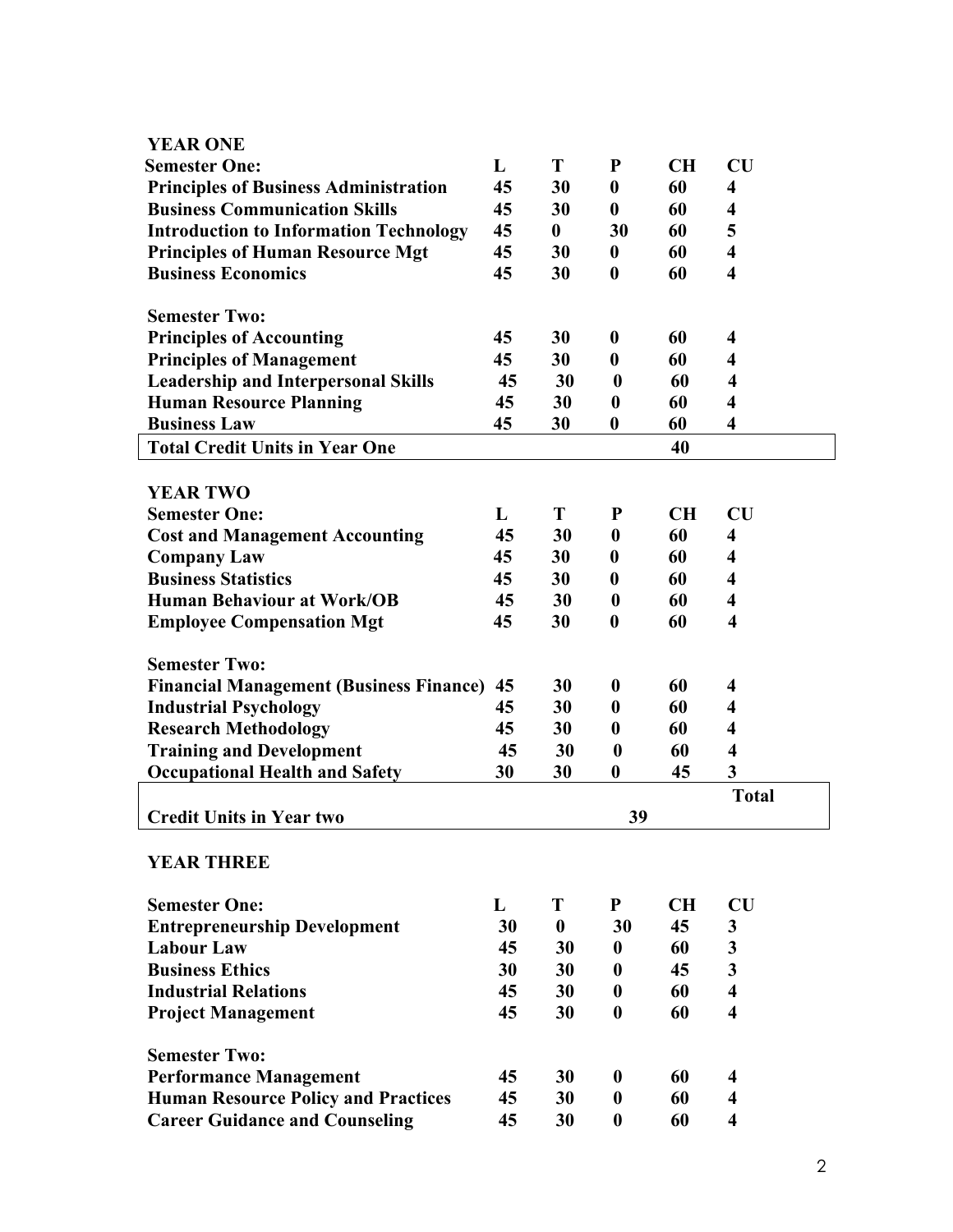| <b>Project Report</b>             |    | <b>30</b>    |    | 30 |  |
|-----------------------------------|----|--------------|----|----|--|
| <b>Strategic Management</b>       | 60 | 30           |    | 60 |  |
| <b>Information Systems for HR</b> |    | $\mathbf{0}$ | 30 | 60 |  |

**Total Credit Units in Year three** 41

# **TOTAL CREDIT UNITS**

| <b>Year One:</b>   | 40  |
|--------------------|-----|
| <b>Year Two:</b>   | 39  |
| <b>Year Three:</b> | 41  |
| Total              | 120 |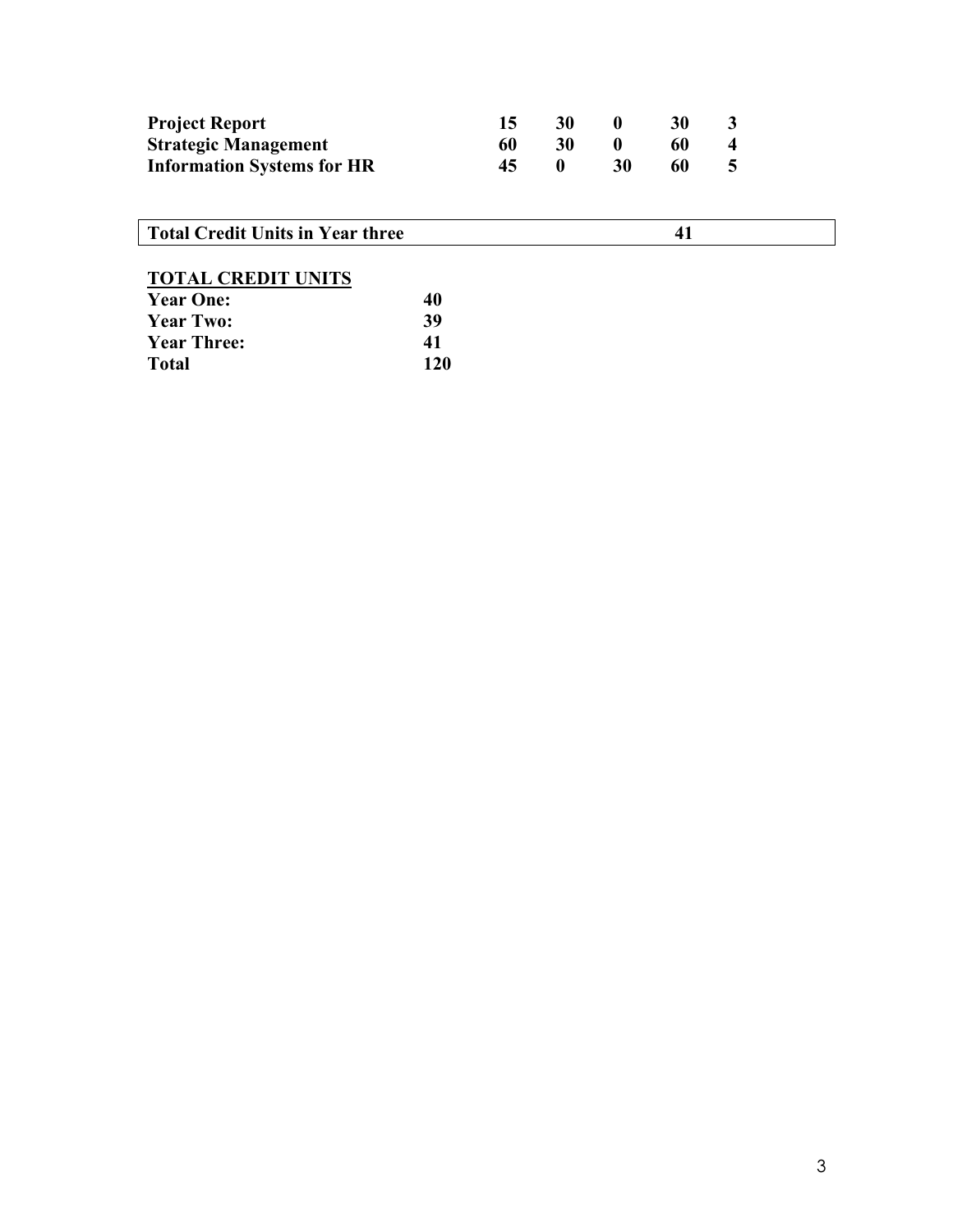| <b>YEAR 1</b>       |                                              |
|---------------------|----------------------------------------------|
| <b>Course Name</b>  | <b>PRINCIPLES OF BUSINESS ADMINISTRATION</b> |
| <b>Course Level</b> | $\mathbf{r}$ 1                               |
| <b>Credit Units</b> | $\cdot$ 4                                    |
| <b>Credit Hours</b> | -60                                          |

# **Course objectives**

By the end of the semester, the students should be able to:

- Gain an insight into the various forms of business organizations, their operations, and the functional areas within these organizations and how they relate.
- Understand the environment of modern business organizations, relationships and interactions of different areas of business.

# **Course content**

|           | Meaning & scope of business                             | 2hrs        |
|-----------|---------------------------------------------------------|-------------|
|           | <b>Nature and purpose of business</b>                   | 2hrs        |
|           | <b>Forms of business ownership</b>                      | 8hrs        |
|           | Sole proprietorship                                     |             |
|           | Partnerships                                            |             |
|           | Cooperatives                                            |             |
| $\bullet$ | Corporations                                            |             |
|           | Joint stock companies                                   |             |
|           | <b>The Production function</b>                          | 4hrs        |
|           | Location of production facilities,                      |             |
| $\bullet$ | design and layout,                                      |             |
|           | Scheduling and planning.                                |             |
|           | The marketing function                                  | <b>6hrs</b> |
|           | Marketing strategies and approaches                     |             |
|           | The traditional marketing mix and                       |             |
|           | Marketing trends in Uganda                              |             |
|           | The procurement function                                | 4hrs        |
|           | Policy and practice                                     |             |
|           | Insurance as an aid to business                         |             |
|           | <b>The Finance Functions</b>                            | <b>6hrs</b> |
|           | Sourcing and managing finance                           |             |
| $\bullet$ | Linkage to banking and micro finance institutions       |             |
|           | The capital markets                                     |             |
|           | The entrepreneurial activity                            | 4hrs        |
|           | <b>Business combinations</b>                            | 4hrs        |
|           | <b>Business on the global scene</b>                     | 4hrs        |
|           | globalization and regional integration                  |             |
|           | <b>Business environment</b>                             | 8hrs        |
|           | Trends in government role                               |             |
|           | Corporate social responsibility                         |             |
|           | Business responses to changing environment<br>$\bullet$ |             |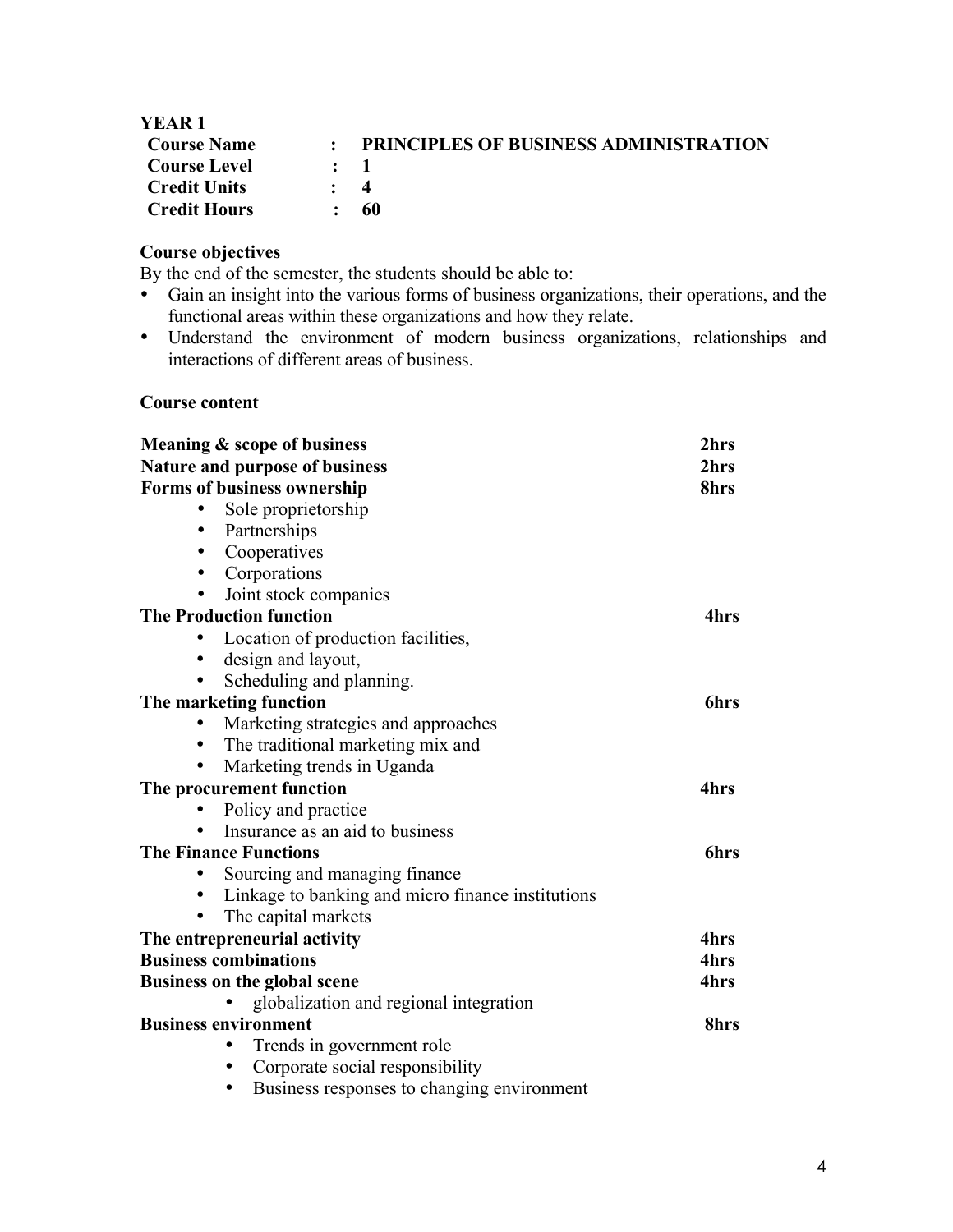# **Business ethics 8hrs**

- Current developments
- Codes in business
- Limitations
- Un-ethical business practices

# **Mode of delivery**

Lectures, group discussions and case studies

| Coursework               | 30%             |
|--------------------------|-----------------|
| <b>Final Examination</b> | 70 <sub>%</sub> |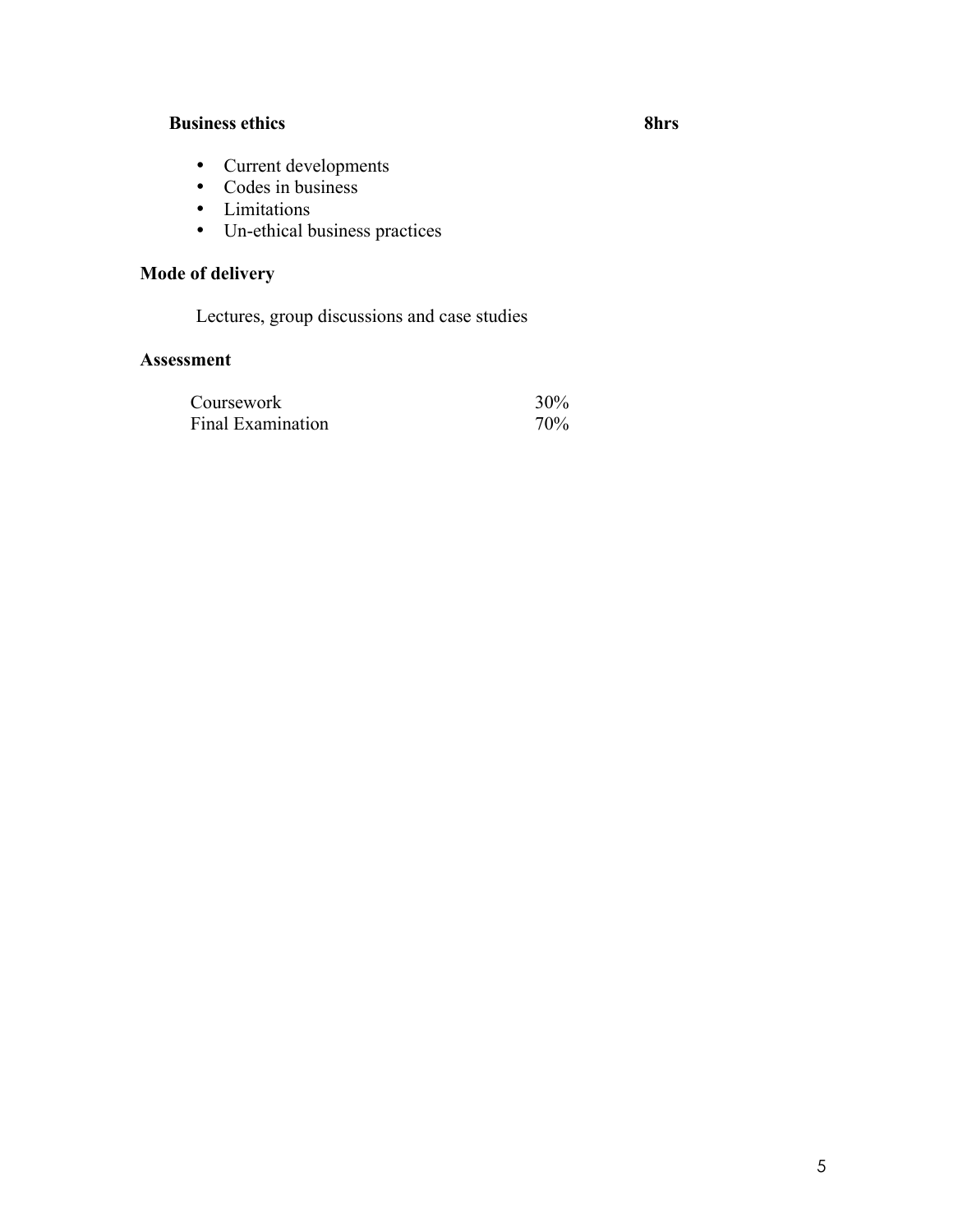| <b>Course Name</b>  | <b>BUSINESS COMMUNICATION SKILLS</b> |
|---------------------|--------------------------------------|
| <b>Course Level</b> |                                      |
| <b>Credit Units</b> | Δ                                    |
| <b>Credit Hours</b> | 60                                   |

# **Course Objectives**

By the end of the semester, the students should be able to:

- understand the concepts of communication skills required for effectively running and managing an organization
- Understand the importance of effective organizational and personal communication.
- Adopt various categories of communication

#### **Course Content:**

| Introduction to communication                        | 6 hrs |
|------------------------------------------------------|-------|
| Organizational communication                         | 4 hrs |
| The communication Process<br>٠                       | 4 hrs |
| Importance/Functions of communication<br>٠           | 6 hrs |
| (motive functions, emotional function)               |       |
| Barriers to effective communication                  | 4 hrs |
| Characteristics of good communication                | 4 hrs |
| Communication errors                                 | 6 hrs |
| Forms of communication                               |       |
| Written communication                                | 8 hrs |
| (business letters, email, business reports, minutes) |       |
| Non-verbal communication (body language, signs)      | 6 hrs |
| Verbal/Oral communication                            | 8 hrs |
| (Oral presentations, meeting management.)            |       |

# **Mode of delivery**

Lectures **,**group discussions and assignments

| Coursework        | 30% |
|-------------------|-----|
| Final Examination | 70% |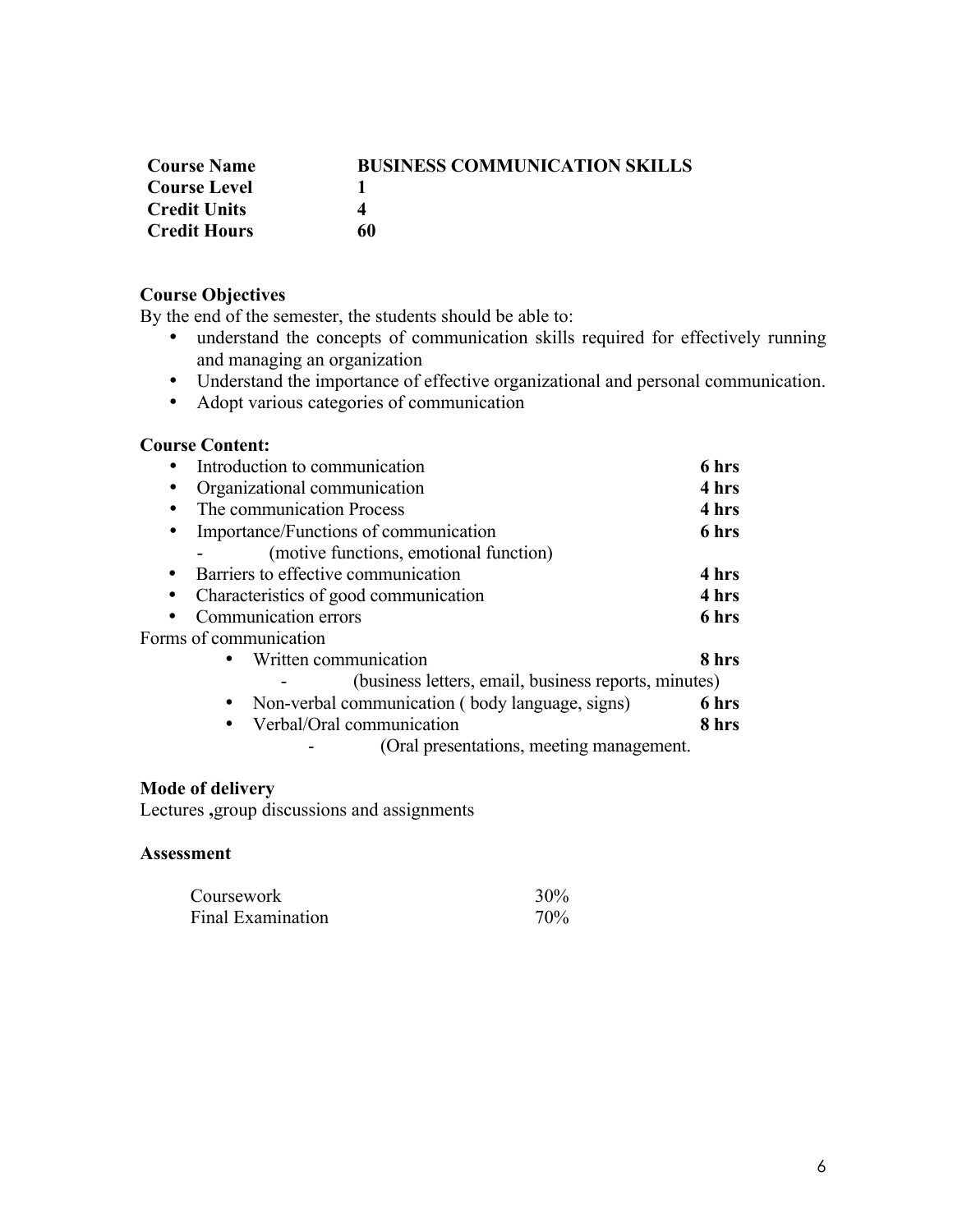# **Course Name: INTRODUCTION TO INFORMATION TECHNOLOGY Course Level:** 1<br>Credit Units: 5 **Credit Units: 5 Credit Hours: 60**

# **Course Objectives**

By the end of the semester, the students should be able to:

- Acquire both theoretical and practical skills in ICT to enable them compete favourably in the changing knowledge world
- Appreciate the development in information and communication technology

#### **Course Content:**

| • Personal computer environment                                     | 2 hrs  |
|---------------------------------------------------------------------|--------|
| • Role of computers                                                 | 4 hrs  |
| • Evolution of computers                                            | 6 hrs  |
| Computer hardware<br>$\bullet$                                      | 4 hrs  |
| Computer software<br>$\bullet$                                      | 4 hrs  |
| Operating system facilities, memory management<br>$\bullet$         | 6 hrs  |
| • File management, viruses and graphical user interface             | 4 hrs  |
| • Local area networks, sharing resources, email, bulletin boards    | 4 hrs  |
| Systems development in a personal computer environment<br>$\bullet$ | 6 hrs  |
| Management information systems<br>$\bullet$                         | 8 hrs  |
| Introduction to Computer Operations<br>$\bullet$                    | 12 hrs |
| Word-processing                                                     |        |
| $\alpha$ 11, 1 $\alpha$ $\beta$                                     |        |

- Spreadsheets and D-Base
- Ms Excel
- Ms Power Point
- E-Mail Internet
- General requirements for setting computer systems

#### **Mode of delivery**

Lectures, Group discussions and Fieldwork

| Coursework        | 30% |
|-------------------|-----|
| Final Examination | 70% |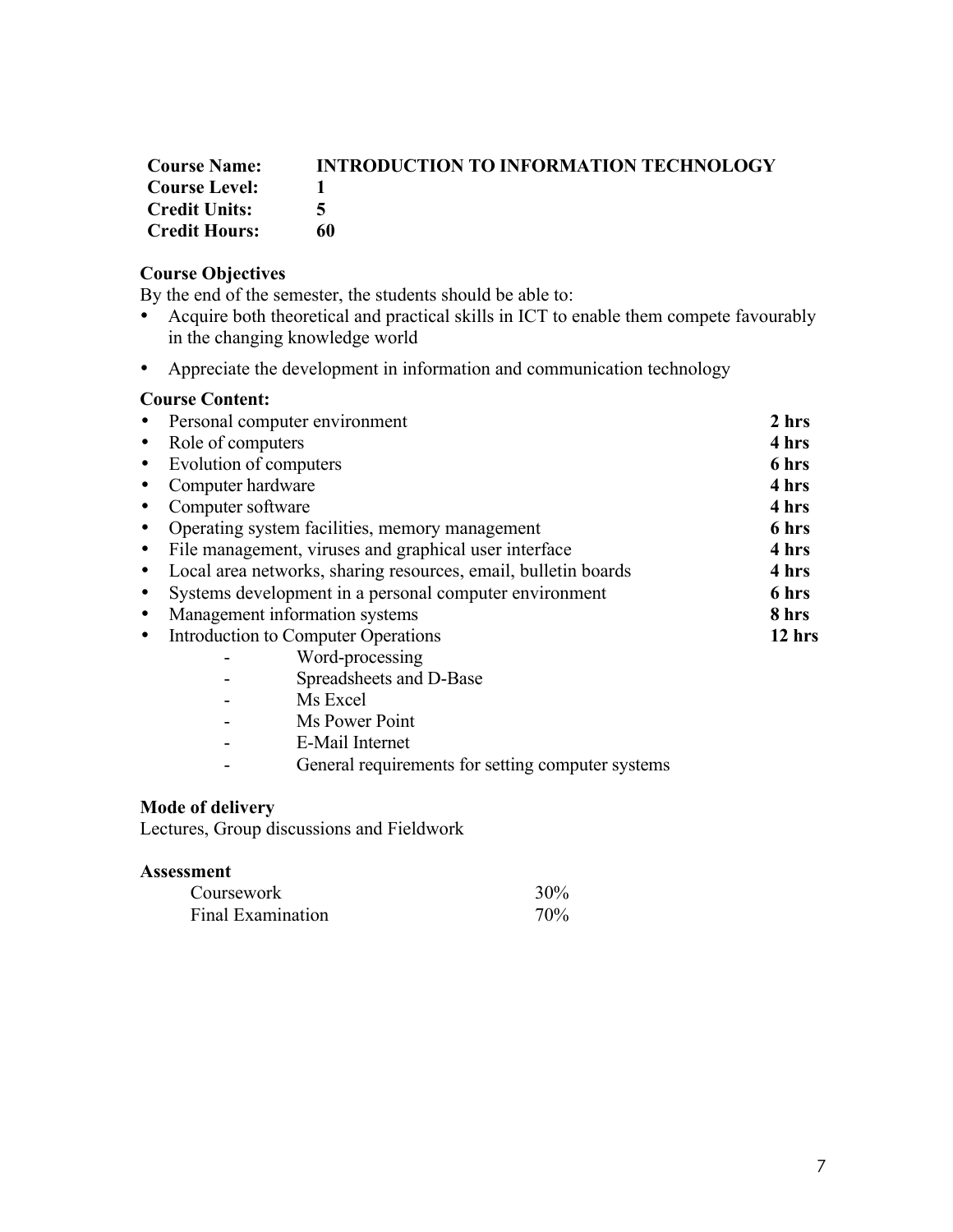# **Course Name: PRINCIPLES OF HUMAN RESOURCE MANAGEMENT Course Level: 1 Credit Units: 4 Credit Hours: 60**

# **Course Objectives:**

At the end of the semester, the student should be able to:

- Adopt basic principles, processes that underline the practice of managing human resources in the organization.
- Develop competencies in managing human resources at workplace in competitive organizations

# **Course Outline:**

# **Introduction to human resource management**

- Importance of HR to the organization
- Strategic role of human resource department in organizations
- Challenges of human resource department

# **Human resource planning**

- Demand and supply of labour in the organization
- Labour forecasting
- HR audits
- Action plans
- Employee records

# **Recruitment procedure:**

- Job analysis
- Job description,
- Job specification;
- Source of human resources

### **Selections procedure**

- Application forms and short listing
- Interviewing, placement, induction and follow-up;

# **Training and development**

- Relevancy of training
- Training need assessment
- Training environment (within or outside the organization)

# **Employee appraisal and motivation**

- Motivational theories and applicability
- Performance appraisal as a motivator
- Reward and incentives as a motivator

# **Terms and Conditions of Employment**

- Methods of wage and salary payment
- Company rules and regulations
- Disciplinary procedures

### **Internal Transfers:**

- Promotions
- Transfers
- Redundancy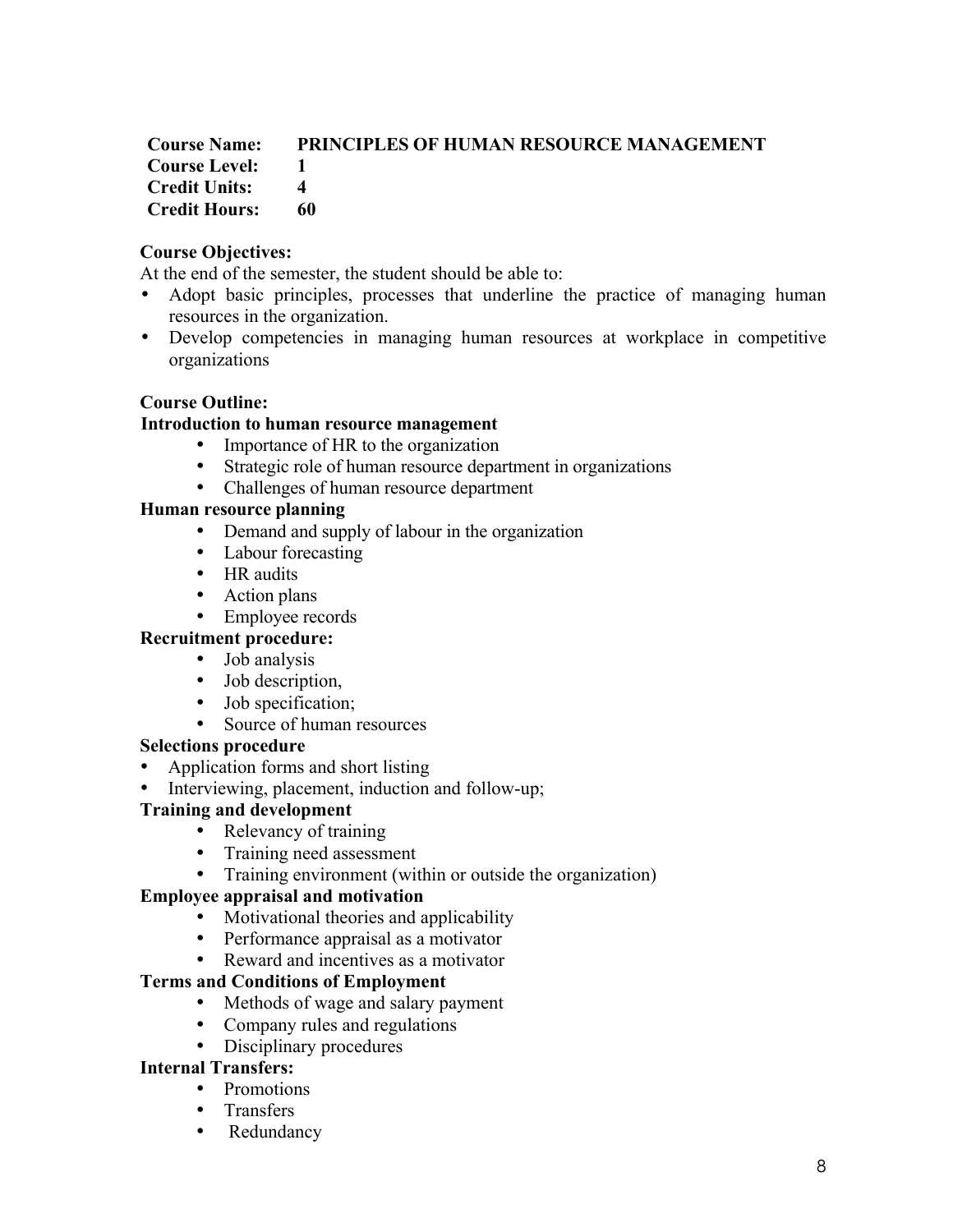• Separation.

# **Employee health and safety**

• Regulations governing employee health and safety at work

# **Industrial relations at the institutional level**

• Employee unions

# **Mode of Delivery**

Lectures ,Group discussions and Case studies

| Coursework        | 30% |
|-------------------|-----|
| Final Examination | 70% |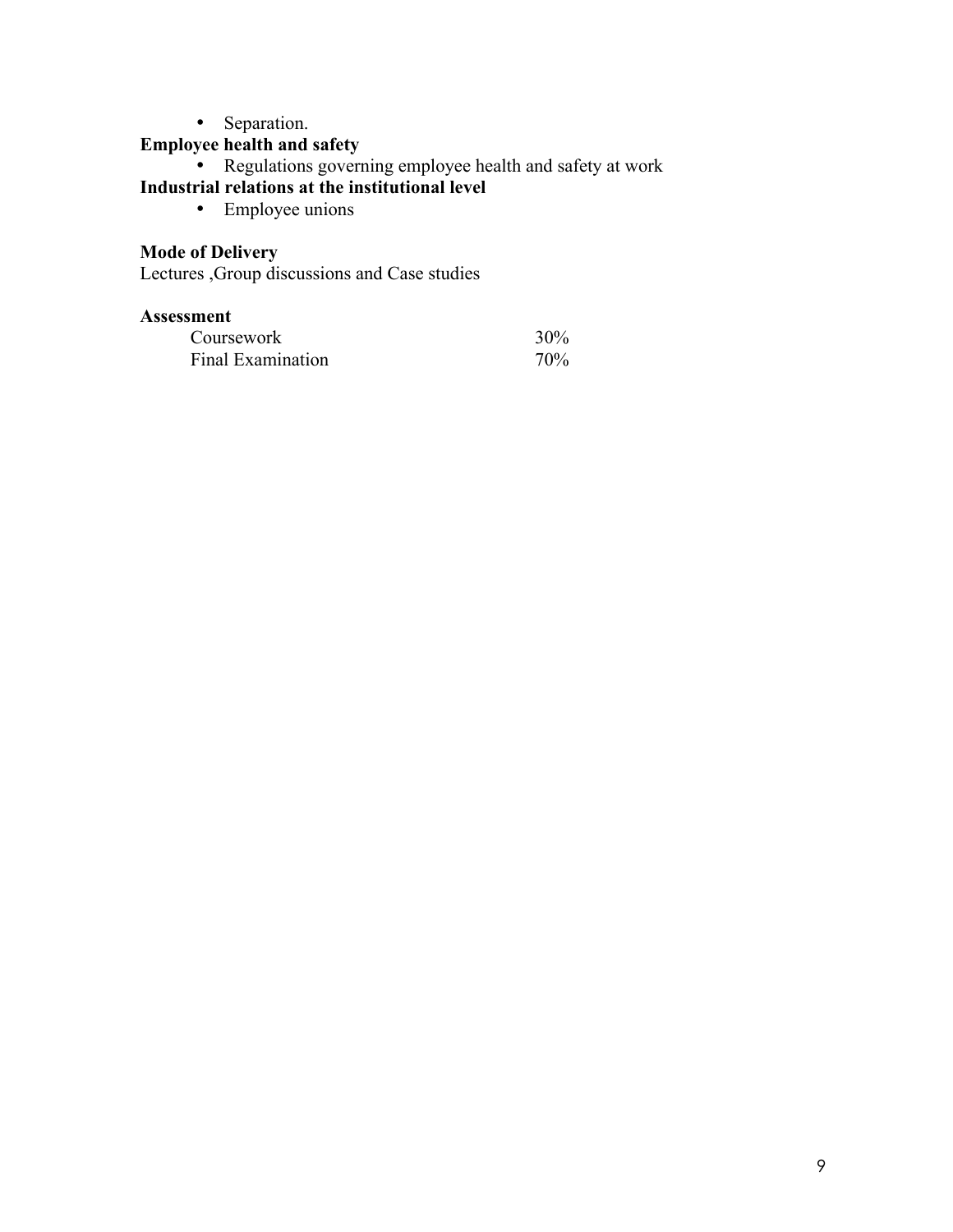| <b>Course Name:</b>  | <b>BUSINESS ECONOMICS</b> |
|----------------------|---------------------------|
| <b>Course Level:</b> |                           |
| <b>Credit Units:</b> | 4                         |
| <b>Credit Hours:</b> | 60                        |

# **Course objectives**

By the end of the semester, the student should be able to:

- Understand economic concepts and tools that have direct business applications
- Analyze the internal business issues such as choice of business and nature of products, choice of firms, price determination and choice of price and how to face price competition among others
- Examine the issues in the national economy and how they impact on business and how they affect economic growth

### **Course content**

| Nature and scope of Economics                       | 2hrs        |
|-----------------------------------------------------|-------------|
| Comparative economic systems                        | 4hrs        |
| Elementary theory of price                          | 2 hrs       |
| Intermediate theory of demand and supply            | 4hrs        |
| Utility theories and indifference curves            | <b>6hrs</b> |
| Production economics: Theory of the firm            | 3hrs        |
| Business Organization and factor pricing            | 3 hrs       |
| Nature and scope of economic theory                 | 4hrs        |
| Utility theories,                                   |             |
| Consumer demand analysis<br>$\bullet$               |             |
| Marshallian and Hickisian demand functions.         |             |
| Price basic theory of Production-                   | 6 hrs       |
| organization of the firm and its objectives         |             |
| production functions                                |             |
| cost functions and revenue functions                |             |
| Market structures:                                  | 6 hrs       |
| Perfect competition<br>٠                            |             |
| Imperfections, externalities and public goods<br>٠  |             |
| Monopoly $&$ discriminating monopoly<br>$\bullet$   |             |
| Oligopoly and<br>$\bullet$                          |             |
| Monopolistic competition                            |             |
| Classical theories of                               | 4 hrs       |
| Keynes, Monetarists, Business cycles, and Inflation |             |
| Unemployment and money                              | 2 hrs       |
| National Income,                                    | 6 hrs       |
| National income accounts,<br>$\bullet$              |             |
| Consumption, savings $&$ investment,<br>$\bullet$   |             |
| Balance of payments                                 |             |
| SAP <sub>s</sub>                                    |             |
| The Basic integrated model                          | 4 hrs       |
| (IS-LM Analysis),                                   |             |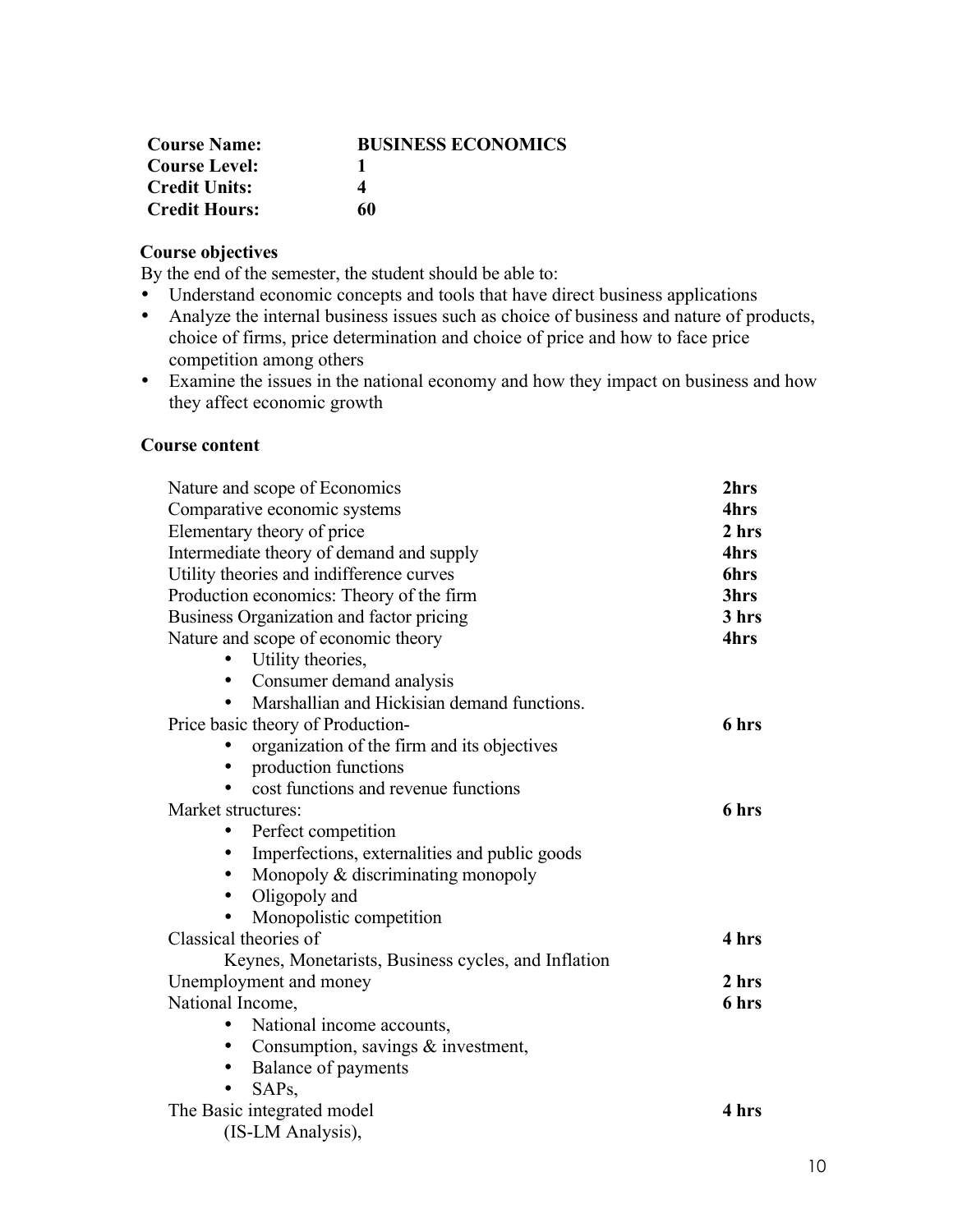| Performance of the Ugandan economy in comparison to other similar 4 hrs |       |
|-------------------------------------------------------------------------|-------|
| economies since independence,                                           |       |
| Current economies policy $-$                                            | 6 hrs |

Current economies policy –

• income stabilization, fiscal practices, BOP, BOT, and unemployment

#### **Mode of delivery**

Lectures, Group discussions & Tutorials

| Coursework        | 30% |
|-------------------|-----|
| Final Examination | 70% |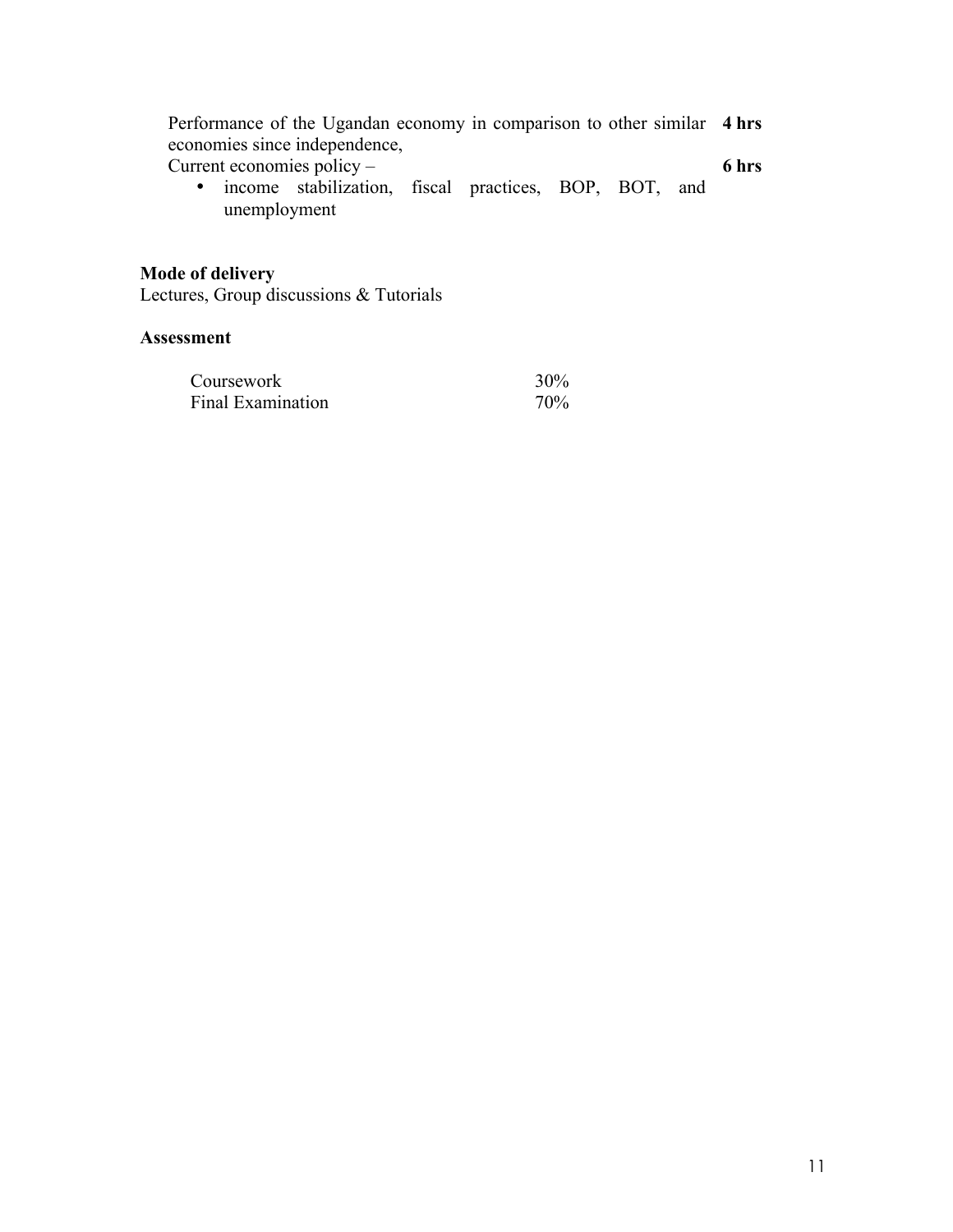| <b>Course Name:</b>  | <b>PRINCIPLES OF ACCOUNTING</b> |
|----------------------|---------------------------------|
| <b>Course Level:</b> |                                 |
| <b>Credit Units:</b> | Δ                               |
| <b>Credit Hours:</b> | 60                              |

#### **Course objectives**

By the end of the semester, the student should be able to:

- Explain the context and purpose of Principles of Accounting
- Define the qualitative characteristics of financial information and the fundamental bases of accounting.
- Demonstrate the use of double-entry and accounting systems
- Record transactions and events
- Prepare a trial balance (including identifying and correcting errors)
- Prepare basic financial statements and other accounting records in line with the General Accepted Accounting Principles

#### **Course content:**

#### **The context and purpose of Principles of Accounting 10 hrs**

- The reasons for, and objectives of, financial accounting
- Users' and stakeholders' needs
- The main elements of financial reports
- The regulatory framework

### **Fundamental basis of accounting 10 hrs**

- The qualitative characteristics of financial reporting
- Alternative bases used in the preparation of financial information

#### **The use of double entry and accounting systems 10 hrs**

- Double-entry book-keeping principles including the maintenance of accounting records and sources of information
- Ledger accounts, books of prime entry, and journals
- Accounting systems and the impact of information technology on Accounting Reporting

#### **Recording transactions and events 10 hrs**

- Sales and purchases
- Cash<br>• Inven
- **Inventory**
- Tangible non-current assets<br>• Depreciation
- **Depreciation**
- Intangible non-current assets and amortization
- Accruals and prepayments<br>• Receivables and pavables
- Receivables and payables
- Provisions and contingencies
- Capital structure and finance costs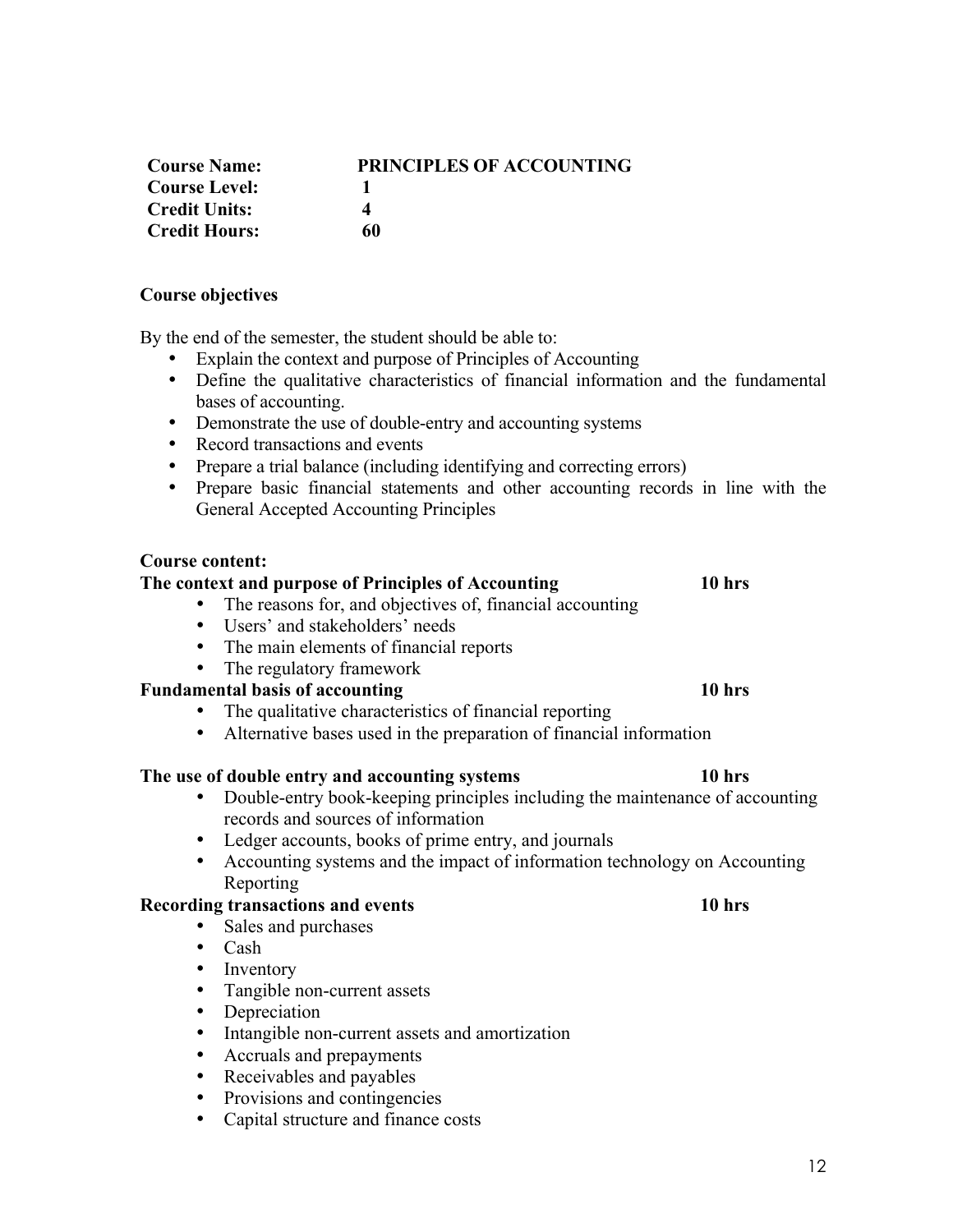# **Preparing a trial balance 8 hrs**

- Trial balance
- Correction of errors
- Control accounts and reconciliations
- Bank reconciliations
- Suspense accounts

# **Preparing basic financial statements 12 hrs**

- Balance sheets<br>• Income statement
- Income statements<br>• Manufacturing cost
- Manufacturing cost statements (manufacturing accounts)<br>• Statement of affairs (not for profit making organizations)
- Statement of affairs (not for profit making organizations)
- Events after the balance sheet date
- Accounting for partnerships<br>• Cash flow statements (exclude
- Cash flow statements (excluding partnerships)
- Incomplete records

#### **Mode of delivery**

Lectures **and** group discussions

| Coursework        | 30% |
|-------------------|-----|
| Final Examination | 70% |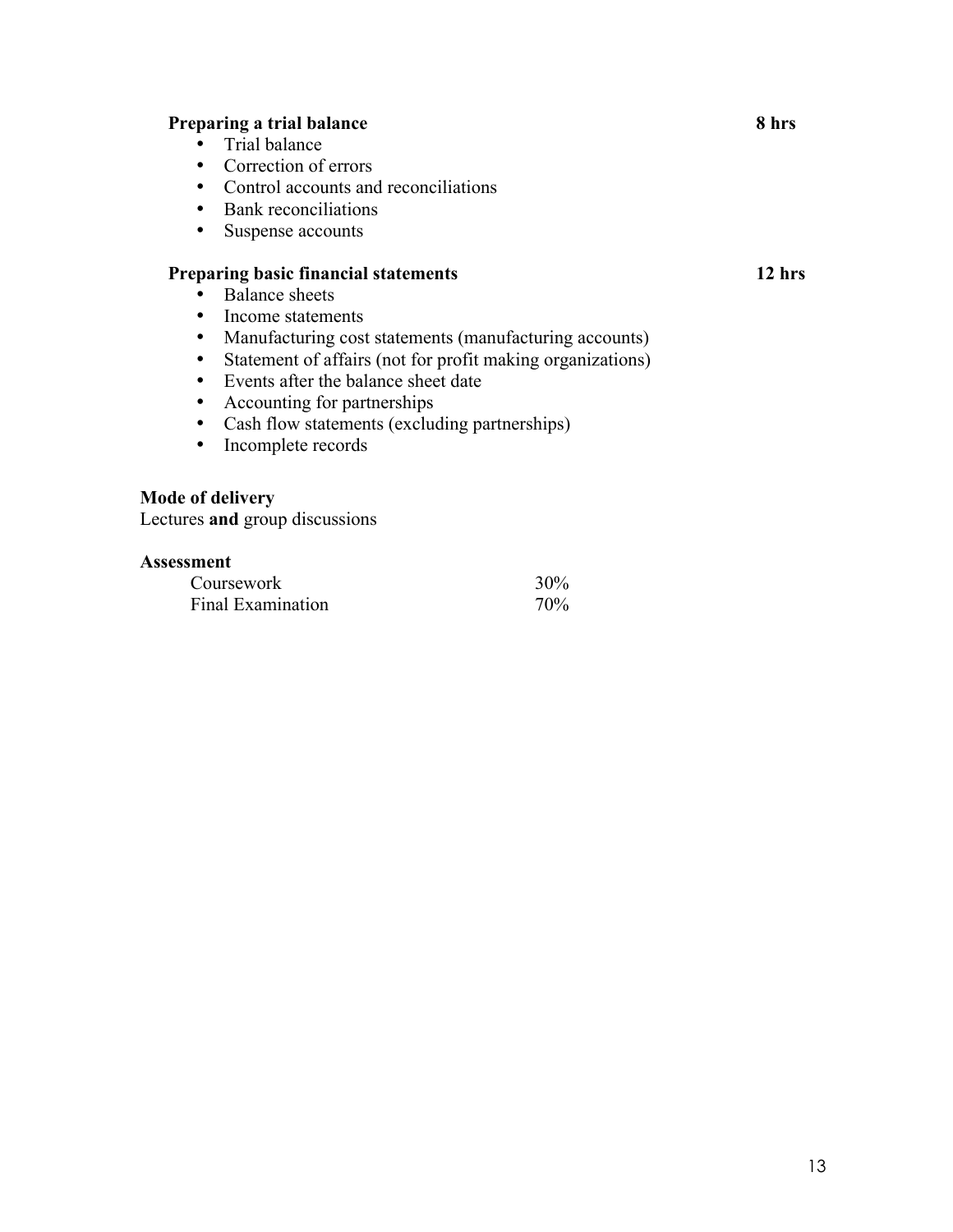| <b>Course Name:</b>  | <b>PRINCIPLES OF MANAGEMENT</b> |
|----------------------|---------------------------------|
| <b>Course Level:</b> |                                 |
| <b>Credit Units:</b> |                                 |
| <b>Credit Hours:</b> | 60                              |

# **Course Objectives:**

By the end of the semester the student should be able to:

- Understand basic management functions, diagnose management problems and find solutions.
- Link concepts of management to management practice
- Identify the challenges of management in a dynamic environment and how to overcome them.

| <b>Coursed content:</b>                      |          |
|----------------------------------------------|----------|
| <b>Introduction to Management</b>            | 6 hrs    |
| Management as an Art, Science                |          |
| <b>Evolution of Management Theories</b>      | 12hrs    |
| Classical theories                           |          |
| Behavioural<br>٠                             |          |
| Contemporary                                 |          |
| <b>Functions of Management</b>               | $12$ hrs |
| Planning                                     |          |
| Organizing                                   |          |
| Staffing                                     |          |
| Motivation<br>٠                              |          |
| Leading<br>$\bullet$                         |          |
| Control<br>٠                                 |          |
| Communication                                |          |
| <b>Managerial Skills</b>                     | 8 hrs    |
| <b>Productivity</b>                          | 7 hrs    |
| <b>Entrepreneurship</b>                      | 7 hrs    |
| Contemporary issues in management            | 7 hrs    |
|                                              |          |
|                                              |          |
| <b>Mode of delivery</b>                      |          |
| Lectures Group discussions and Cases studies |          |
| Assessment                                   |          |

| 9111 V.I.U               |        |
|--------------------------|--------|
| Coursework               | $30\%$ |
| <b>Final Examination</b> | 70%    |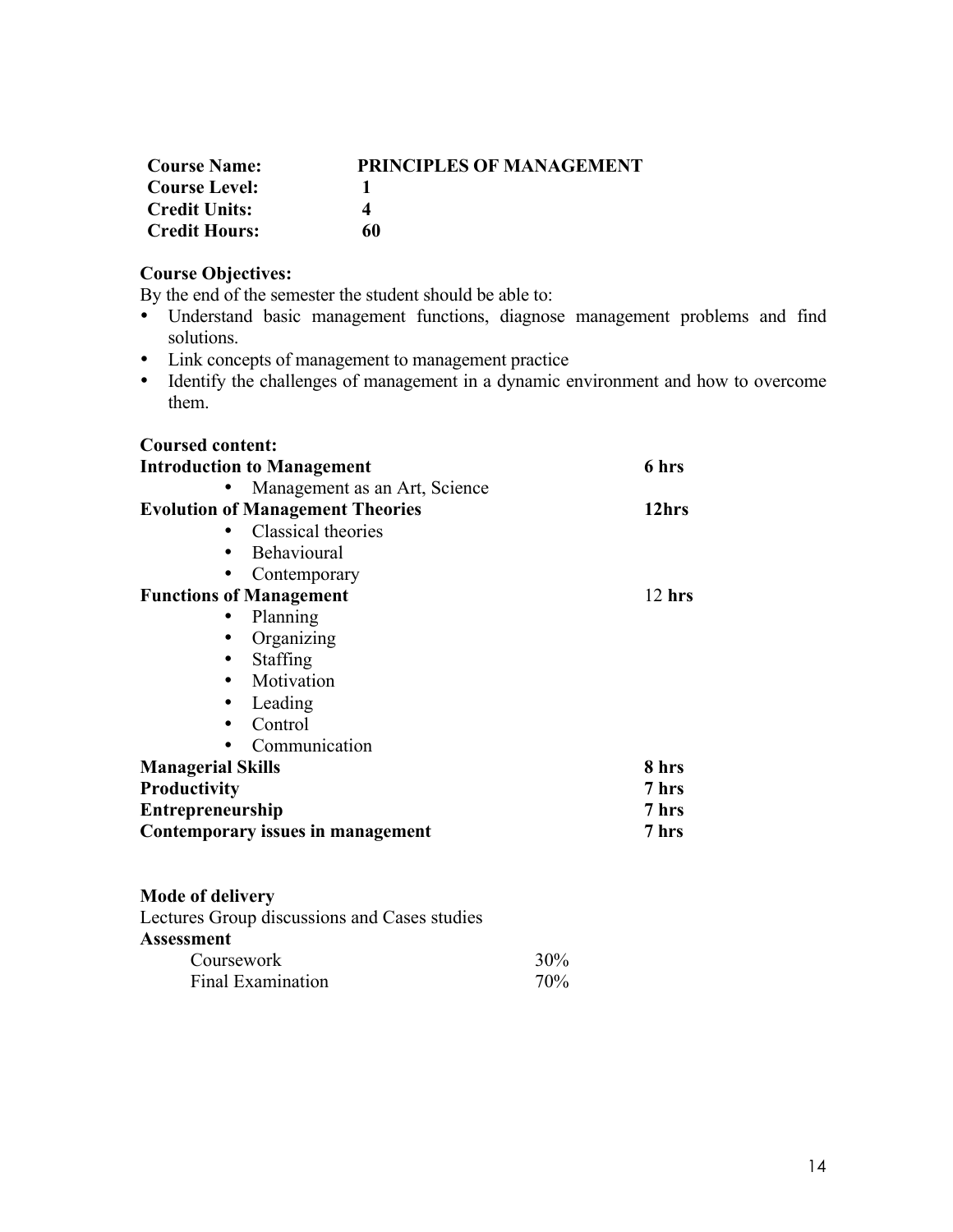| <b>Course Name:</b>  | <b>HUMAN RESOURCE PLANNING</b> |
|----------------------|--------------------------------|
| <b>Course Level:</b> |                                |
| <b>Credit Units:</b> | 4                              |
| <b>Credit Hours:</b> | 60                             |

# **Course objectives:**

At the end of the semester, the student should be able to:

- understand the importance of human resource planning as a precedent of other human resource processes
- Use human resource plans to carry out human resource management functions

# **Course Content**

|           | • Introduction                                 | 8 hrs |
|-----------|------------------------------------------------|-------|
| $\bullet$ | Process of planning                            | 4 hrs |
| $\bullet$ | Strategic human planning                       | 8 hrs |
| $\bullet$ | Human resource Inventory management            | 6 hrs |
| $\bullet$ | Analysis of labour Markets and Economic Trends | 6 hrs |
|           | • Labour demand forecasting techniques         | 6 hrs |
|           | Forecasting organization HR requirements       | 6 hrs |
| $\bullet$ | Planning for human resource functions          | 8 hrs |
|           | The competence based approach to HR planning   | 8 hrs |

# **Mode of Delivery**

Lectures **,** group discussions and case studies

| Coursework               | 30% |
|--------------------------|-----|
| <b>Final Examination</b> | 70% |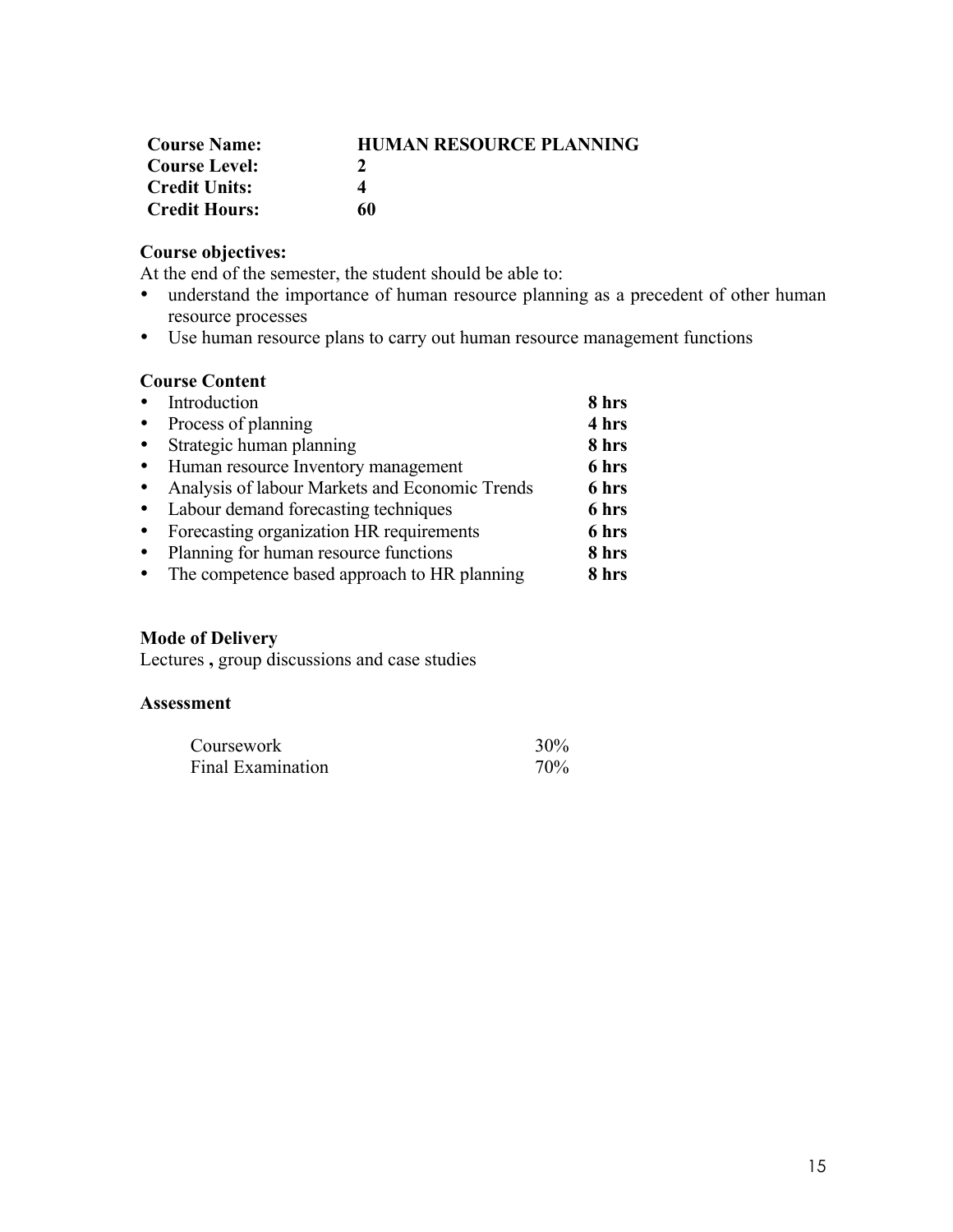| <b>Course Name:</b>  | <b>BUSINESS LAW</b> |
|----------------------|---------------------|
| <b>Course Level:</b> |                     |
| <b>Credit Units:</b> | 4                   |
| <b>Credit Hours:</b> | 60                  |

# **Course objectives**:

By the end of the semester, the student should be able to:

- Understand the principles of general law, relevance and its applicability to business<br>• Understand how business disputes can be resolved legally
- Understand how business disputes can be resolved legally

#### **Course outline**

| General principles of law                           | 4 hrs |
|-----------------------------------------------------|-------|
| Sources of law                                      | 2 hrs |
| The judicial and other bodies that resolve disputes | 4 hrs |
| The Law of Contract                                 | 8 hrs |
| Law of Agency                                       | 4 hrs |
| The law relating to partnership<br>$\bullet$        | 4 hrs |
| Sale of goods                                       | 6 hrs |
| Carriage of goods                                   | 4 hrs |
| Insolvency                                          | 8 hrs |
| Insurance policies appropriate for HR               | 8 hrs |
| Life                                                |       |
| Accident                                            |       |
| Fire                                                |       |
| Property etc                                        |       |
| Arbitration and Negotiable Instruments              | 8hrs  |
| <b>Mode of delivery</b>                             |       |
| Lectures, group discussions and case studies        |       |
| <b>Assessment</b>                                   |       |
| Coursework                                          | 30%   |

Final Examination 70%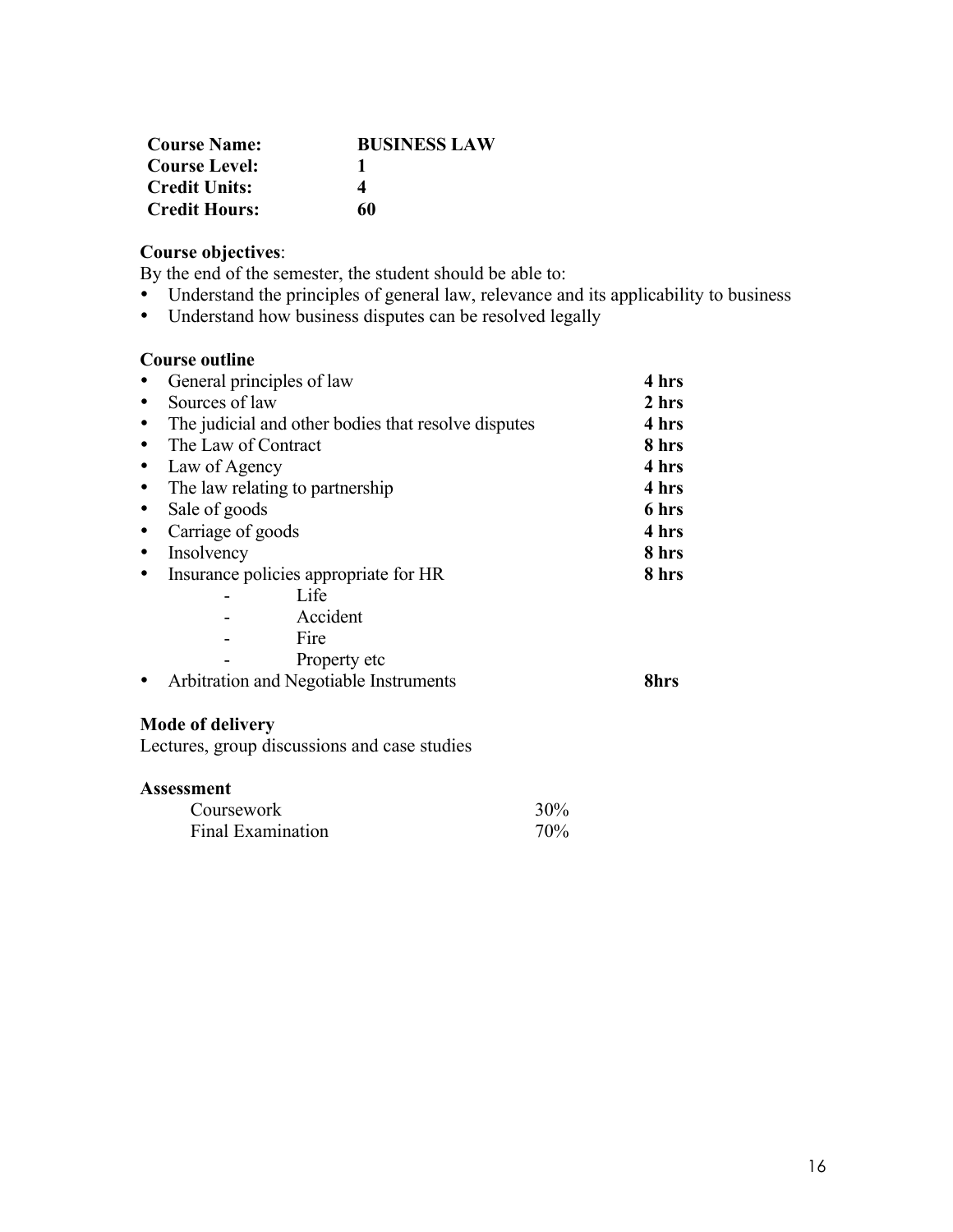# **YEAR II**

| <b>Course Name:</b>  | <b>MANAGEMENT ACCOUNTING</b> |
|----------------------|------------------------------|
| Course Level:        |                              |
| <b>Credit Units:</b> |                              |
| <b>Credit Hours:</b> | 60                           |

# **Course Objectives:**

At the end of the semester, the student should be able to:

- understand the nature, scope and roles of management accounting in organizational settings
- Prepare, analyze and interpret basic management accounting information relevant to planning, control, decision making and product costing

| <b>Course Content</b>                                               |                   |
|---------------------------------------------------------------------|-------------------|
| <b>Introduction to Management Accounting</b>                        | <b>6 Hours</b>    |
| Definition                                                          |                   |
| Management control systems<br>٠                                     |                   |
| Management Information systems<br>$\bullet$                         |                   |
| Nature of managerial decisions<br>$\bullet$                         |                   |
| Role of management accounting in the managerial process<br>٠        |                   |
| <b>Cost Estimation</b>                                              | 10hrs             |
| Fundamental cost accounting concepts, classification of costs, cost |                   |
| behaviour patterns and cost estimation                              |                   |
| Accounting for prime $cost$ – materials & labour costing            |                   |
| Accounting for overhead costs<br>$\bullet$                          |                   |
| Overhead cost allocation and apportionment                          |                   |
| Cost allocation methods                                             |                   |
| Marginal and absorption (product) costing                           | $10$ hrs          |
| Marginal costing                                                    |                   |
| Absorption costing                                                  |                   |
| Cost - Volume - Profit (CVP) Analysis                               | 10 <sub>hrs</sub> |
| Break even analysis<br>$\bullet$                                    |                   |
| Application of CVP analysis<br>$\bullet$                            |                   |
| Limitations of CVP analysis<br>$\bullet$                            |                   |
| <b>Accounting for Management Decision Making</b>                    | 12hrs             |
| Decision making procedures<br>$\bullet$                             |                   |
| The concept of relevant costs and short term decisions              |                   |
| The Short term decisions<br>$\bullet$                               |                   |
| Closure/ delete/ abandonment decisions                              |                   |
| Make or buy decision                                                |                   |
| Acceptance of a special order                                       |                   |
| Decision making under influence of limiting factors                 |                   |
| Divisional performance evaluation                                   |                   |
|                                                                     |                   |

• Pricing policy/ decision-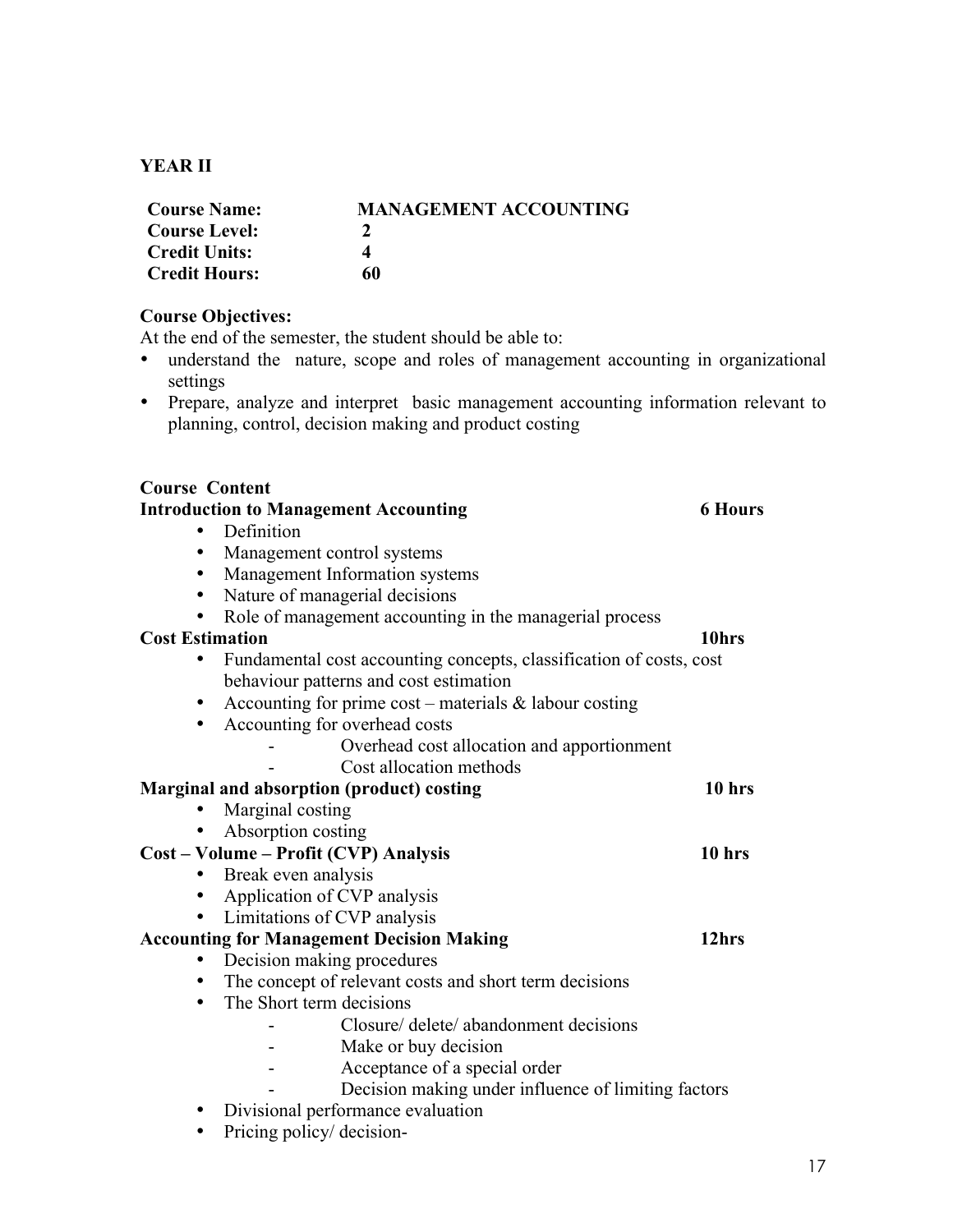# **Budgeting and budgetary control 12hrs**

- Introduction to budgeting concepts and terms
- Rationale of budgeting, preliminaries for restoration of effective budgetary control systems
- The budgeting process and preparation of budgets

# **Mode of delivery**

Lectures, group discussions, case studies & tutorials

| Coursework        | 30% |
|-------------------|-----|
| Final Examination | 70% |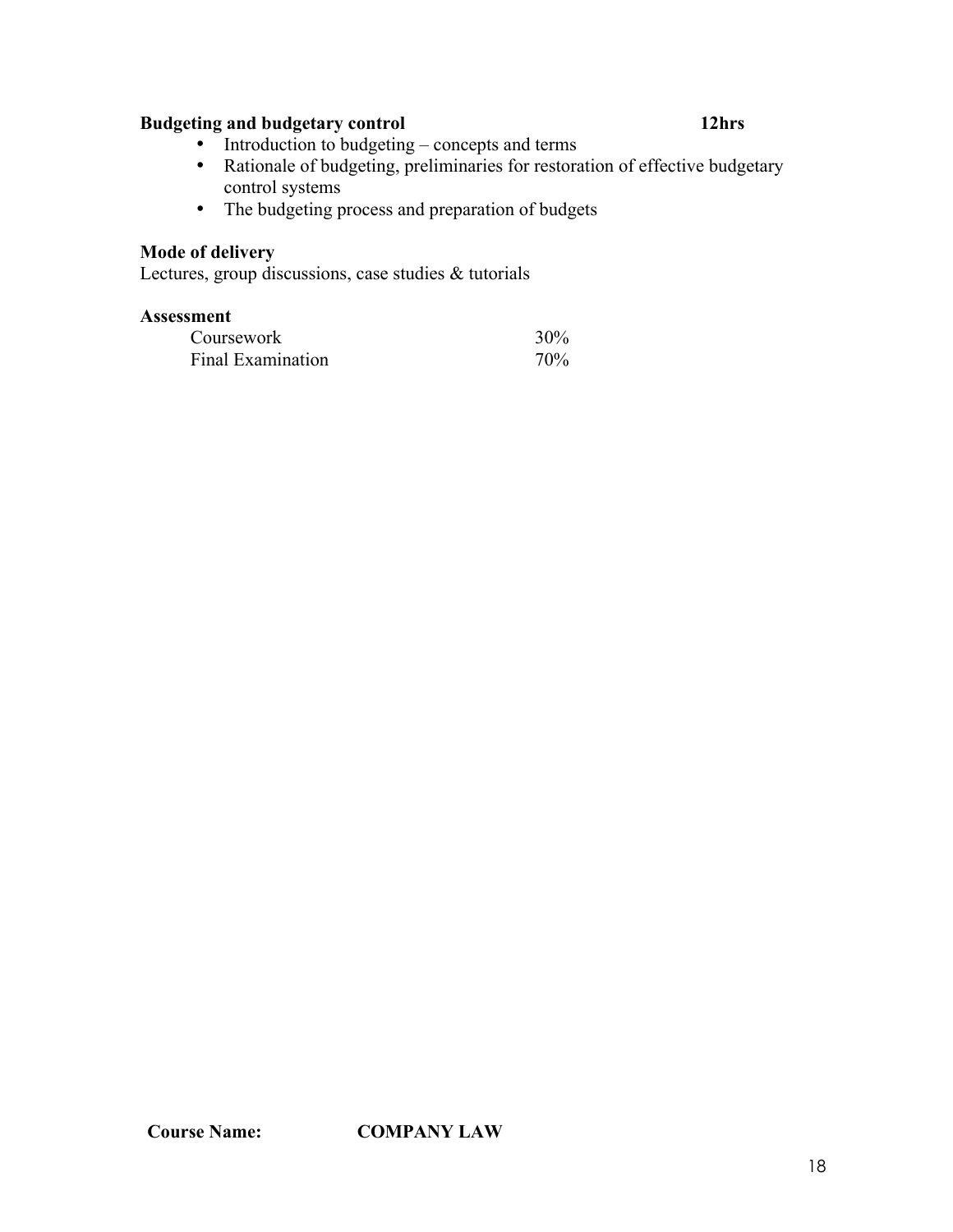| <b>Course Level:</b> |                       |
|----------------------|-----------------------|
| <b>Credit Units:</b> | $\boldsymbol{\Delta}$ |
| <b>Credit Hours:</b> | 60                    |

# **Course objectives**

By the end of the semester, the students should be able to:

- Understand the various laws relating to company formations
- Understand the basic considerations of the theme of corporate personality and the management of a company
- Understand the basic consideration in entering various legal relationships in business
- Understand the technicalities of winding up of businesses

# **Course outline**

| • Types of companies,                    | 6hrs  |
|------------------------------------------|-------|
| • Principles of company law,             | 12hrs |
| • Themes of corporate personality,       | 8hrs  |
| • Formation and incorporating companies, | 12hrs |
| • Protection of investor's interests,    | 6hrs  |
| • Management of companies,               | 8hrs  |
| • Winding up and consequences            | 8hrs  |

### **Mode of delivery**

Lectures, group discussions**,** Case studies and Tutorials

| Coursework        | 30% |
|-------------------|-----|
| Final Examination | 70% |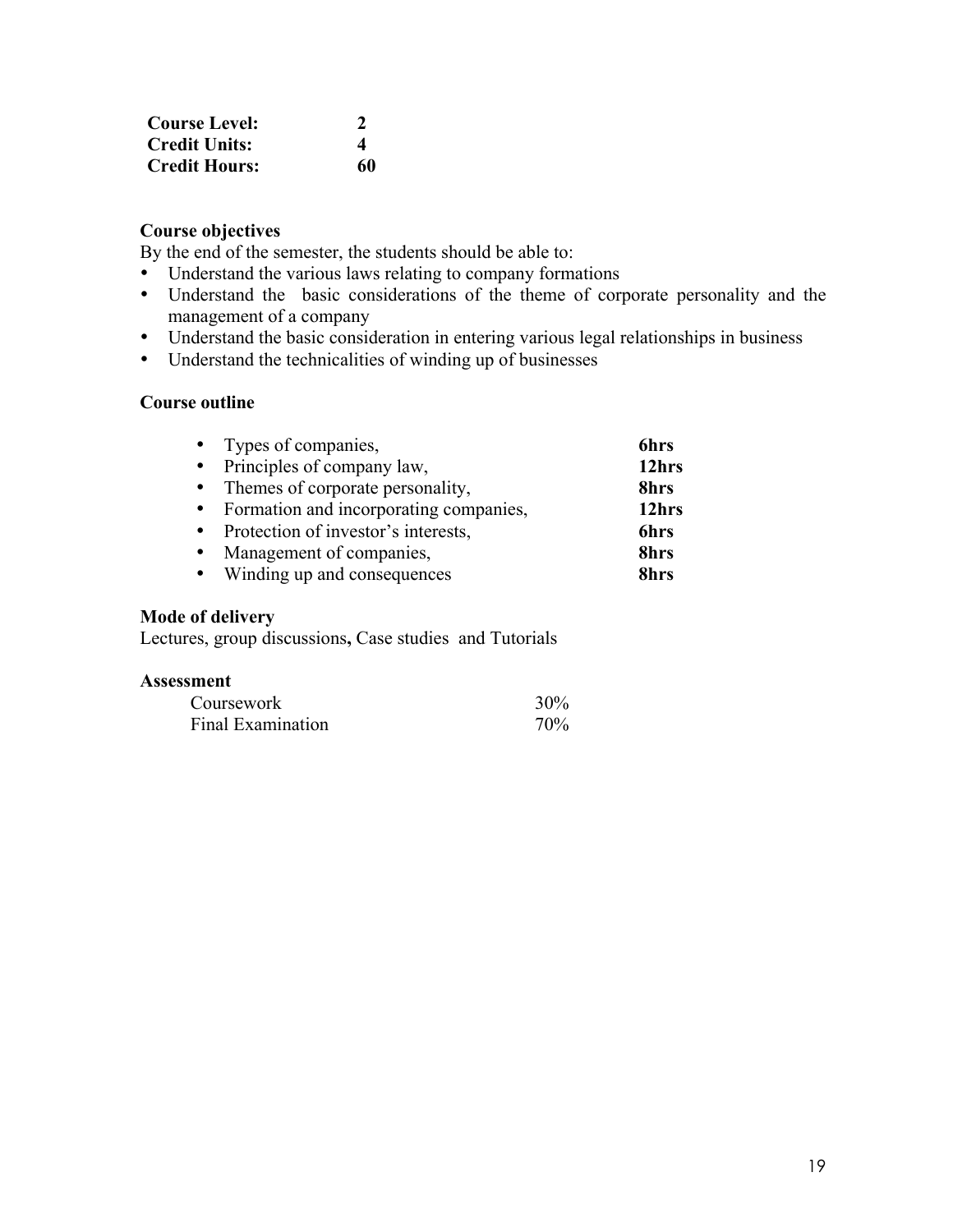| <b>Course Name:</b>  | <b>BUSINESS STATISTICS</b> |
|----------------------|----------------------------|
| <b>Course Level:</b> |                            |
| <b>Credit Units:</b> | 4                          |
| <b>Credit Hours:</b> | 60                         |

# **Course objectives:**

By the end of the course students should be able to:

- Analyze statistical concepts useful in credible decision-making
- Describe and interpret business records
- Collect, analyze, present and interpret data so as to make informed decisions
- Use techniques used in inference and prediction, basing on present and past data

### **Course Content**

| <b>Introduction</b>                                                            | 2hrs  |
|--------------------------------------------------------------------------------|-------|
| Meaning of statistics                                                          |       |
| <b>Functions of statistics</b>                                                 |       |
| • Role of statistics in business $\&$ management                               |       |
| <b>Data collection</b>                                                         | 4hrs  |
| Basic principles of carrying out research                                      |       |
| Methods of data collection                                                     |       |
| Sampling                                                                       |       |
| Data presentation                                                              | 6hrs  |
| Frequency distributions                                                        |       |
| General rules of frequency distributions<br>$\bullet$                          |       |
| Graphical presentation of frequency distributions - histogram, frequency,<br>٠ |       |
| Polygon, etc                                                                   |       |
| Relative frequency distribution                                                |       |
| <b>Measures of central tendency</b>                                            | 6hrs  |
| Arithmetic mean, median, mode                                                  |       |
| Geometric mean, harmonic mean, quadratic mean                                  |       |
| Quartiles, deciles $\&$ percentiles                                            |       |
| <b>Measures of variability</b>                                                 | 6 hrs |
| Range - semi-interquarile range, semi-percentile range                         |       |
| Mean deviation, standard deviation                                             |       |
| Coefficient of variation, measures of skewness                                 |       |
| Probability                                                                    | 6hrs  |
| Rules of probability                                                           |       |
| Probability under conditions statistical independence<br>٠                     |       |
| Marginal $& joint probability$<br>$\bullet$                                    |       |
| Conditional probability<br>٠                                                   |       |
| Probability under conditions of statistical dependence<br>$\bullet$            |       |
| Marginal & joint probability<br>$\bullet$                                      |       |
|                                                                                |       |

# **Probability distribution 4hrs**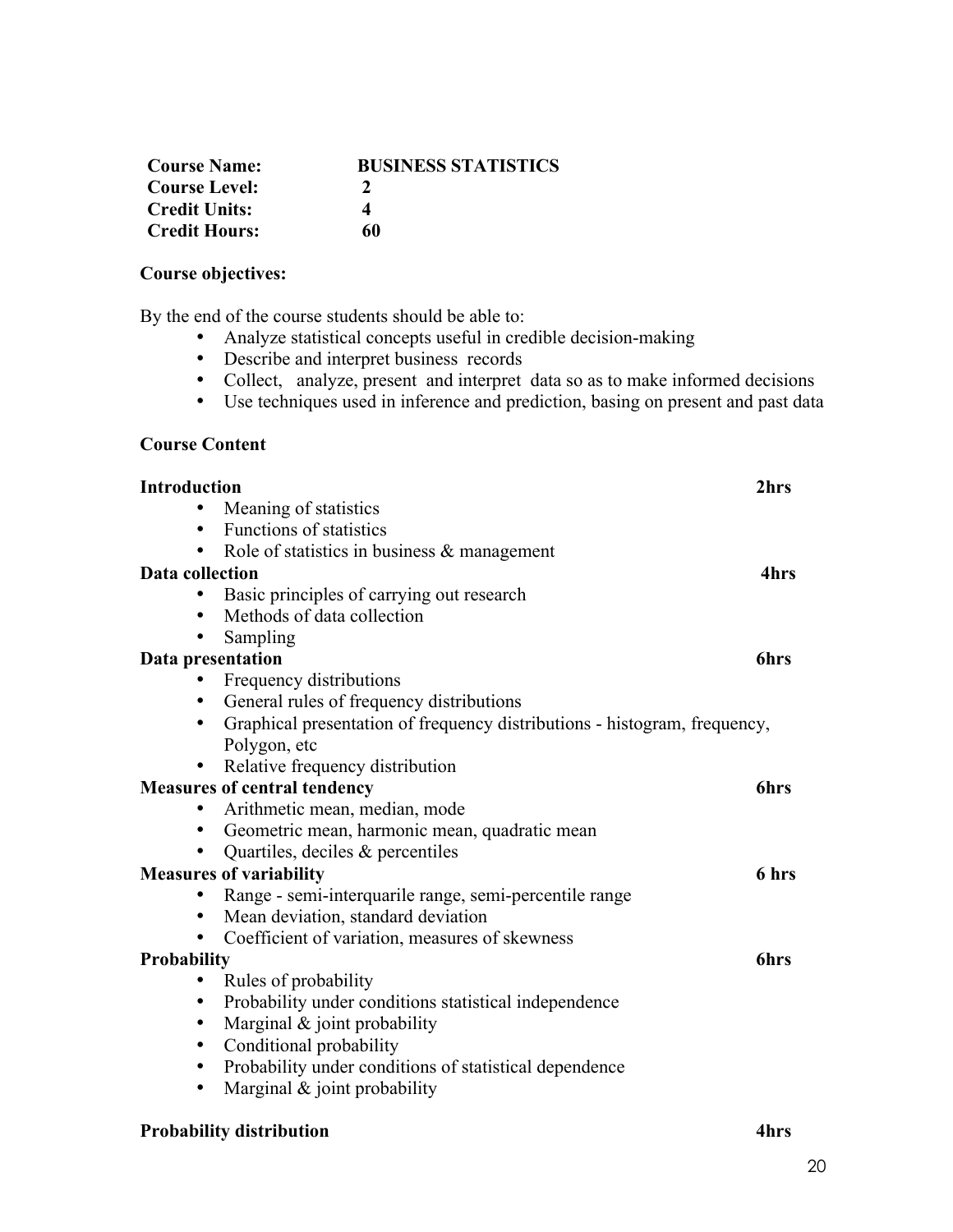| Discrete probability distribution - binomial, poisson, geometric            |      |
|-----------------------------------------------------------------------------|------|
| Continuous probability distributions - normal, standard normal, Exponential |      |
| <b>Sampling distribution</b>                                                | 4hrs |
| Sampling from a normal population                                           |      |
| The central limit theorem<br>٠                                              |      |
| Sample size and standard error<br>٠                                         |      |
| The finite population multiplier                                            |      |
| <b>Simple regression and correlation</b>                                    | 8hrs |
| The regression equation                                                     |      |
| Least squares estimation                                                    |      |
| Standard error of estimates                                                 |      |
| Correlation analysis                                                        |      |
| <b>Time Series</b>                                                          | 4hrs |
| Components of time series                                                   |      |
| Decomposition of time series                                                |      |
| <b>Testing Hypothesis</b>                                                   | 4hrs |
| <b>Index numbers</b>                                                        | 4hrs |
| Price & quantity relatives                                                  |      |
| Un weighted $\&$ weighted index numbers                                     |      |
| Problems encountered in constructing index numbers.                         |      |

# **Mode of delivery**

Lectures, group discussions and tutorials

# **Mode of Assessment**

| Course work       | 30%             |
|-------------------|-----------------|
| Final Examination | 70 <sub>%</sub> |

| Course Name:  | <b>HUMAN BEHAVIOUR AT WORK/0B</b> |
|---------------|-----------------------------------|
| Course Level: |                                   |
| Credit Units: |                                   |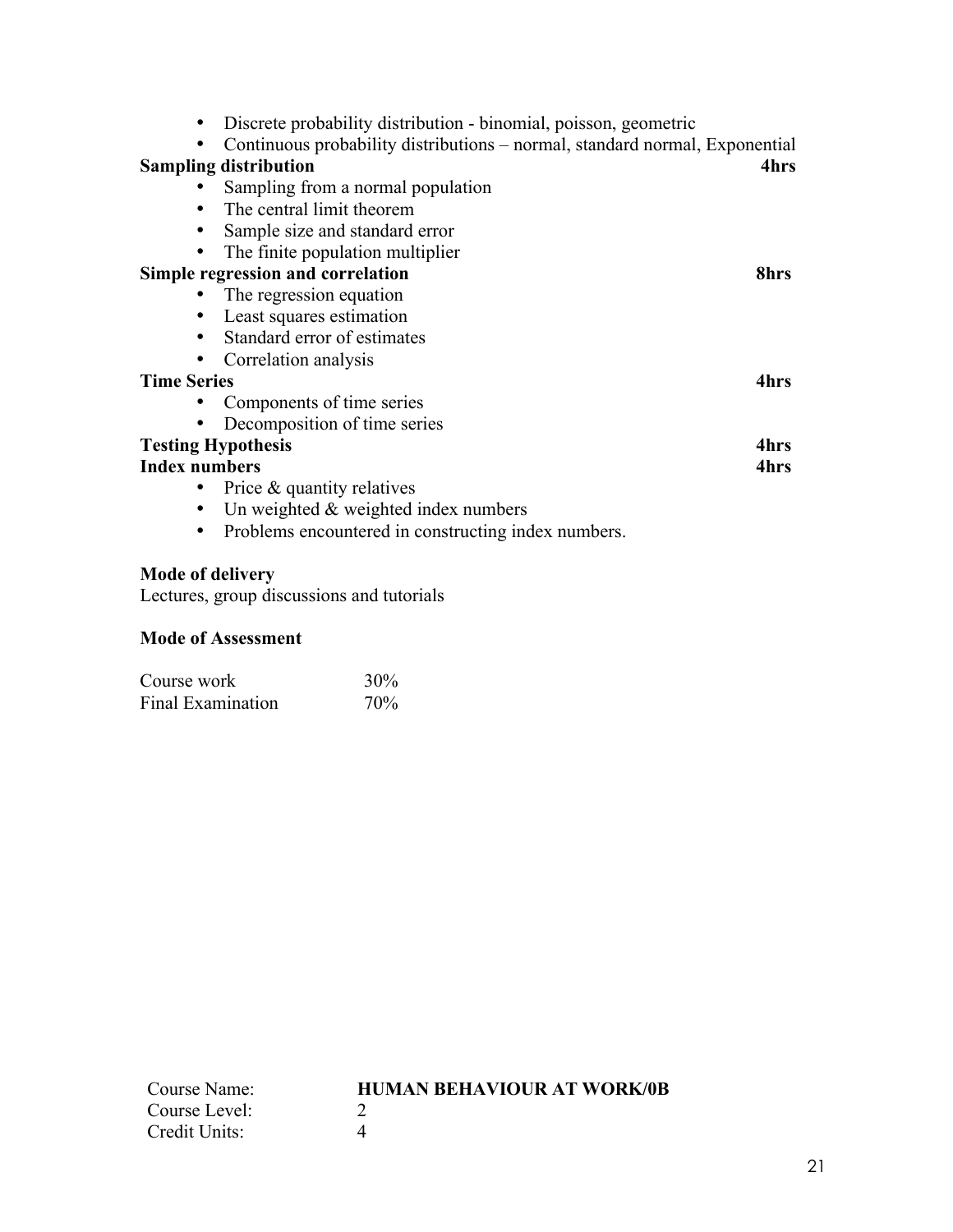Credit Hours: 60

# **Course Objectives:**

At the end of the semester, the student should be able to:

- Understand people's behaviour at work, perceptions, attitude and motivation
- Work as a team to achieve organizational goals and objectives
- Manage change, conflicts and stress in organizations

# **Course Content**

|           | Introduction                        | 4hrs  |
|-----------|-------------------------------------|-------|
| $\bullet$ | Individual perceptions and attitude | 4 hrs |
| $\bullet$ | Group dynamics in organizations     | 8 hrs |
|           | Organizational structure and design | 6 hrs |
|           | Motivation at work                  | 4 hrs |
|           | Decision making                     | 6 hrs |
|           | Organizational culture              | 6 hrs |
| $\bullet$ | Managing change                     | 6 hrs |
| $\bullet$ | Managing conflicts                  | 6 hrs |
| $\bullet$ | Managing stress                     | 4 hrs |
|           | Team work                           | 5 hrs |

# **Mode of delivery**

Lectures **,**group discussions**,** case studies

| Coursework        | 30%             |
|-------------------|-----------------|
| Final Examination | 70 <sub>%</sub> |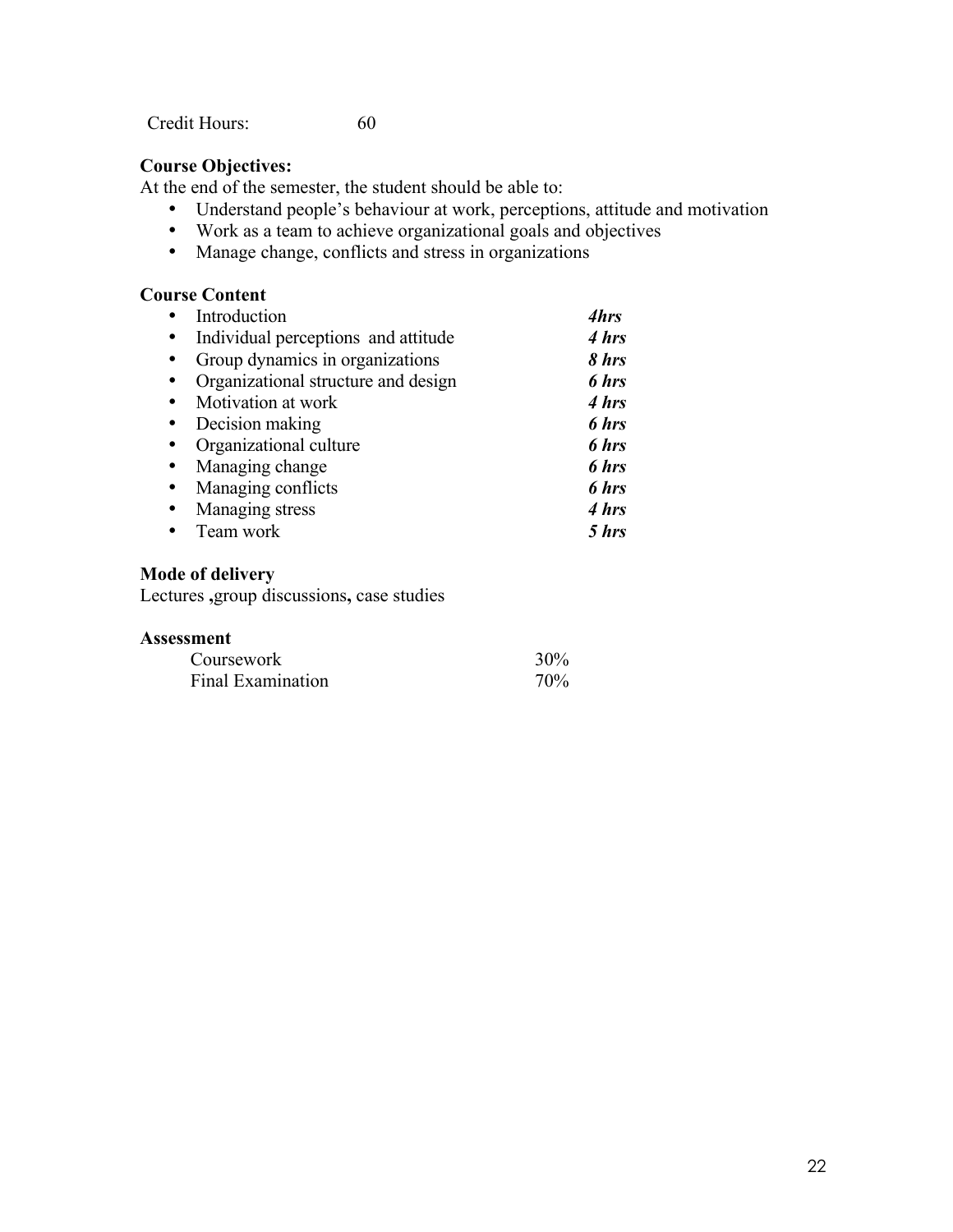| <b>Course Name:</b>  | <b>EMPLOYEE COMPENSATION MANAGEMENT</b> |
|----------------------|-----------------------------------------|
| <b>Course Level:</b> | 3                                       |
| <b>Credit Units:</b> | $\Delta$                                |
| <b>Credit Hours:</b> | 60                                      |

# **Course Objectives:**

At the end of the semester, the student should be able to:

- Understand the basic concepts, principles, and practice of managing employee rewards in and organizations.
- Differentiate between rewards and incentives that motivate employees in an organization
- Adopt an equitable reward system, policy, procedures and programs for managing employee reward in the organization.

| <b>Course Content</b>                          |       |
|------------------------------------------------|-------|
| Introduction to compensation management        | 8 hrs |
| Definition<br>$\bullet$                        |       |
| Background to compensation management          |       |
| Importance of compensation management          |       |
| Theories in compensation payment               | 8 hrs |
| <b>Salary and wage determinants</b>            | 6 hrs |
| <b>Components of wages and salary packages</b> | 6 hrs |
| <b>Statutory provisions governing wages</b>    | 6 hrs |
| Fringe benefits and employee incentives        | 8 hrs |
| The role of public service commission          |       |
| in employee compensation management            | 6 hrs |
| National policy and corporate considerations   |       |
| in compensation management                     | 8 hrs |
| Employee pay structure and legal framework     | 6 hrs |

### **Mode of Delivery**

Lectures ,group discussions**,** case studies

| Coursework        | $30\%$ |
|-------------------|--------|
| Final Examination | 70%    |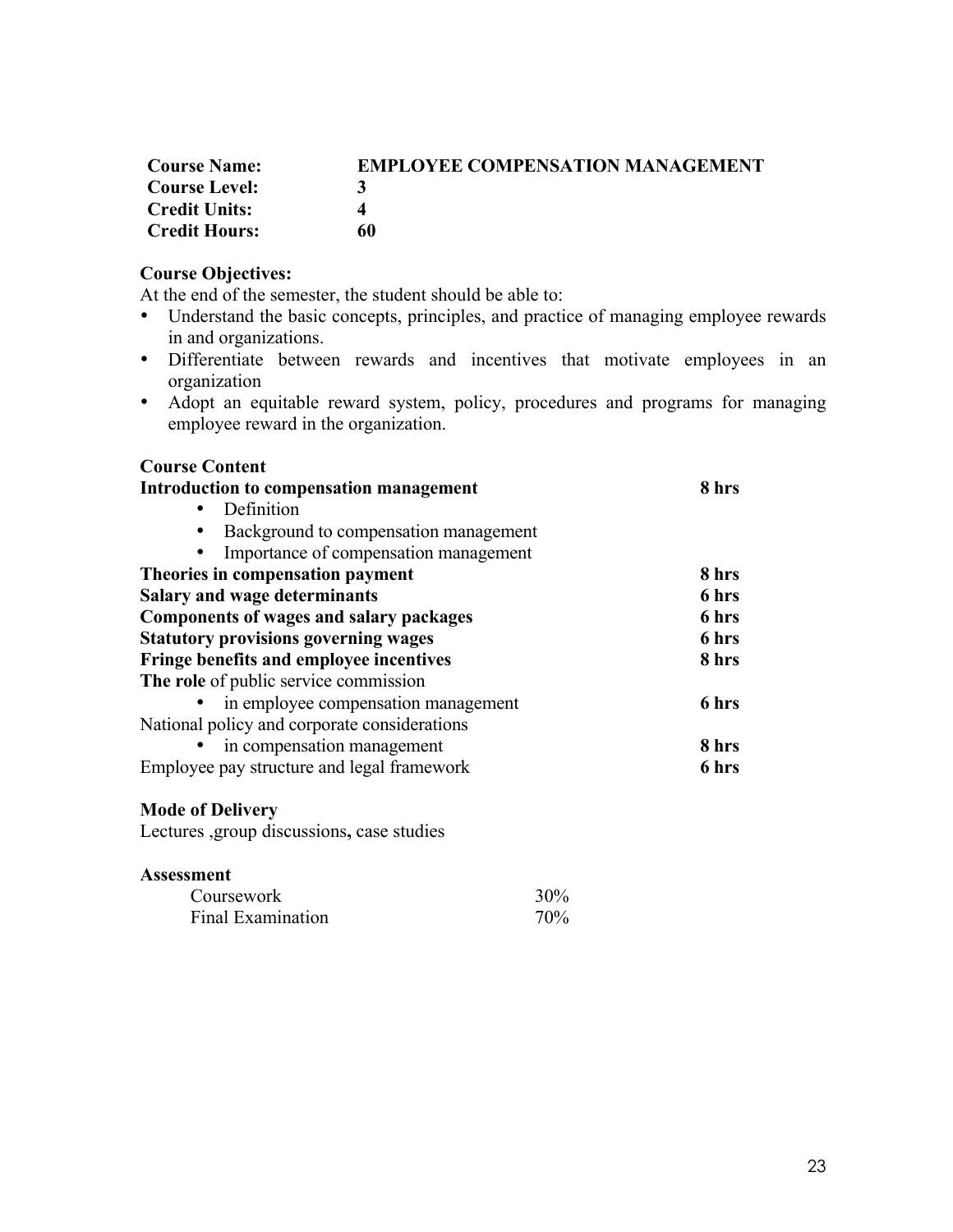| <b>Course Name:</b>  | <b>FINANCIAL MANAGEMENT/BUSINESS FINANCE</b> |
|----------------------|----------------------------------------------|
| <b>Course Level:</b> |                                              |
| <b>Credit Units:</b> |                                              |
| <b>Credit Hours:</b> | 60                                           |

# **Course objectives**

By the end of the semester, the student should be able to understand

- The sources and uses of funds
- The importance of financial statements and record keeping
- The scope of financial management as a function of the firm
- The decision making process in key financial management areas

# **Course Content**

| Goals and functions of finance,                               | 2 hrs |
|---------------------------------------------------------------|-------|
| Management of Assets,                                         | 4 hrs |
| Concepts in valuation,                                        | 4 hrs |
| Capital Budgeting,                                            | 6 hrs |
| Working capital management of cash and marketable securities, | 6 hrs |
| accounts receivable.                                          |       |
| Managing sources of capital and liabilities,                  | 6 hrs |
| Financial structure and use of leverage,                      | 4 hrs |
| Dividend policy of the firm,                                  | 2 hrs |
| Short term & intermediate sources of capital,                 | 4 hrs |
| Long-term debt and preferred sock,                            | 6 hrs |
| Common stock,                                                 | 4 hrs |
| Tools of financial analysis, planning and control,            | 6 hrs |
| Analysis of operating and financial leverage                  | 6 hrs |
|                                                               |       |

# **Mode of delivery**

Lectures, group discussions, case studies and tutorials

| Coursework               | $30\%$ |
|--------------------------|--------|
| <b>Final Examination</b> | 70%    |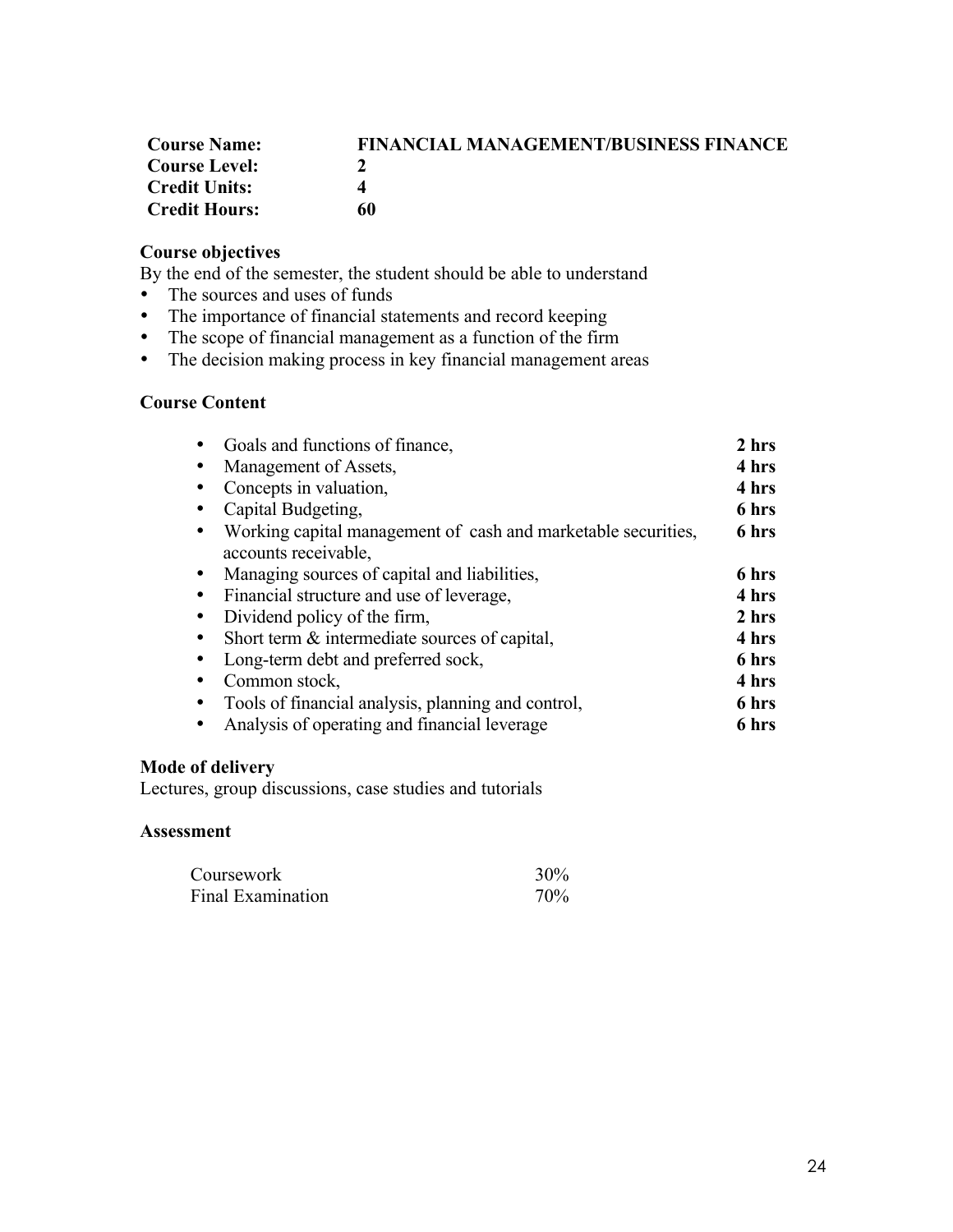| <b>Course Name:</b>  | <b>INDUSTRIAL PSYCHOLOGY</b> |
|----------------------|------------------------------|
| <b>Course Level:</b> |                              |
| <b>Credit Units:</b> |                              |
| <b>Credit Hours:</b> | 60                           |

# **Course objectives**

At the end of the semester, the student should be able to:

- Adopt to the nature of Industrial Psychology as it applies to human resource management
- Understand the nature of work, personality of people and how to relate to them
- Understand the elements of psychological contract and violations

# **Course Content**

|           | Nature and scope of industrial psychology                        | 3 hrs |
|-----------|------------------------------------------------------------------|-------|
| $\bullet$ | Social psychology (Personality and individual differences) 7 hrs |       |
| $\bullet$ | Job analysis                                                     | 6 hrs |
| $\bullet$ | Job evaluation                                                   | 6 hrs |
| $\bullet$ | Selection methods                                                | 8 hrs |
| $\bullet$ | Psychological contract                                           | 6 hrs |
| $\bullet$ | Job satisfaction                                                 | 8 hrs |
| $\bullet$ | Counterproductive behavior                                       | 8 hrs |
|           | Organizational citizenship behaviour                             | 8 hrs |

# **Mode of delivery**

Lectures, group discussions and case studies

| Coursework        | 30% |
|-------------------|-----|
| Final Examination | 70% |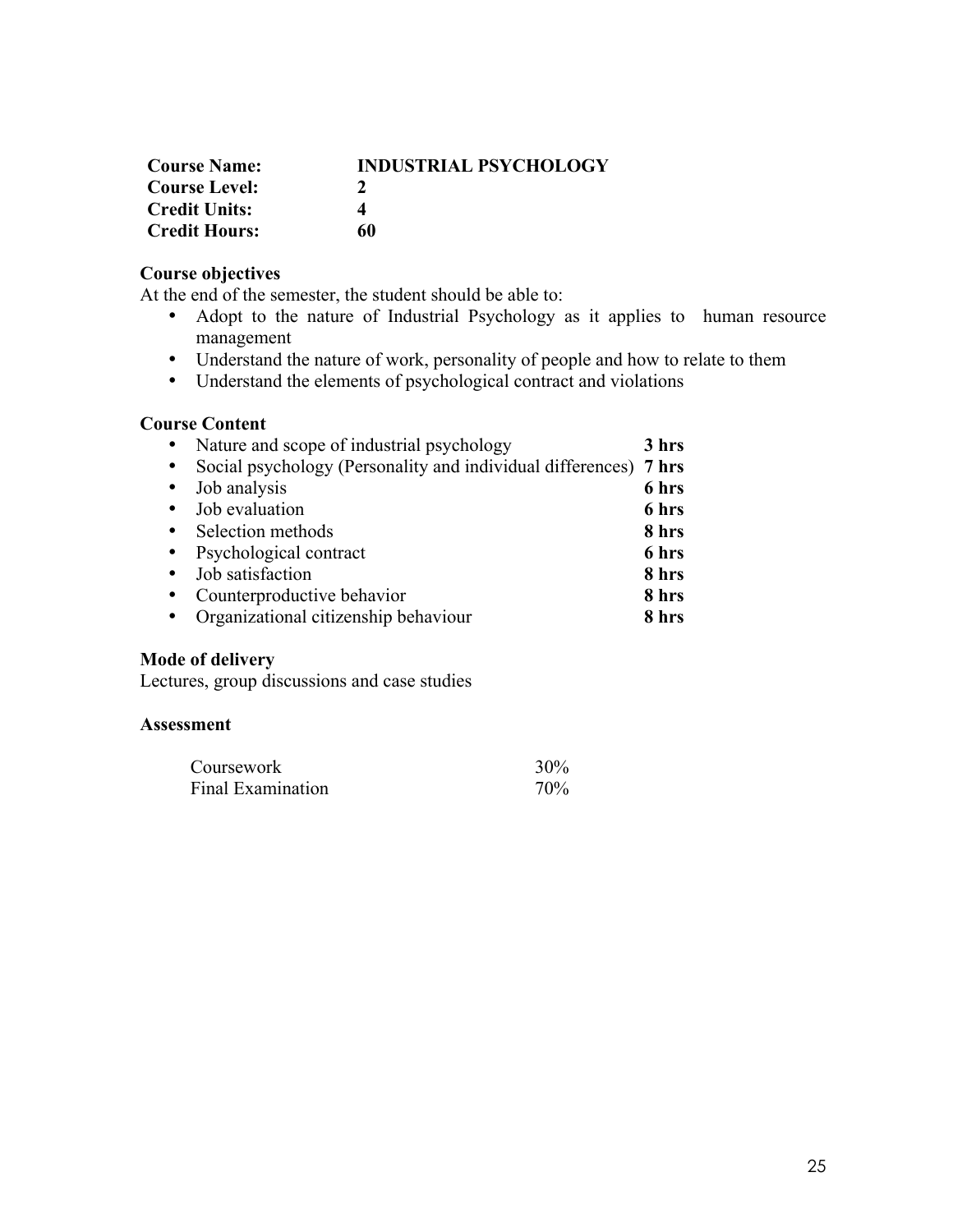| <b>Course Name:</b>  | <b>RESEARCH METHODS</b> |
|----------------------|-------------------------|
| <b>Course Level:</b> | $\mathcal{L}$           |
| <b>Credit Units:</b> |                         |
| <b>Credit Hours:</b> | 60                      |

# **Course Objectives:**

By the end of the semester, the student should be able to:

- Examine the basic techniques and procedures for conducting scientific research<br>• Examine the research process and its applicability.
- Examine the research process and its applicability.
- Apply knowledge and skills acquired to carry out academic research

# **Course Content:**

|           | Overview of research                                   | 3 hrs |
|-----------|--------------------------------------------------------|-------|
|           | Types of research                                      | 3 hrs |
|           | Writing a research proposal                            | 6 hrs |
|           | Problem identification                                 | 4 hrs |
|           | Research design                                        | 8 hrs |
|           | Sampling designs                                       | 8 hrs |
| $\bullet$ | Data collection, tools and technique                   | 8 hrs |
|           | Data Analysis: statistical and non statistical methods | 8 hrs |
|           | Computer software packages                             |       |
|           | Interpretation of data                                 | 4 hrs |
|           | Research report writing                                | 6 hrs |
|           | Ethical issues in research                             | 2 hrs |

# **Mode of delivery**

Lectures and practical work

| Coursework        | 30% |
|-------------------|-----|
| Final Examination | 70% |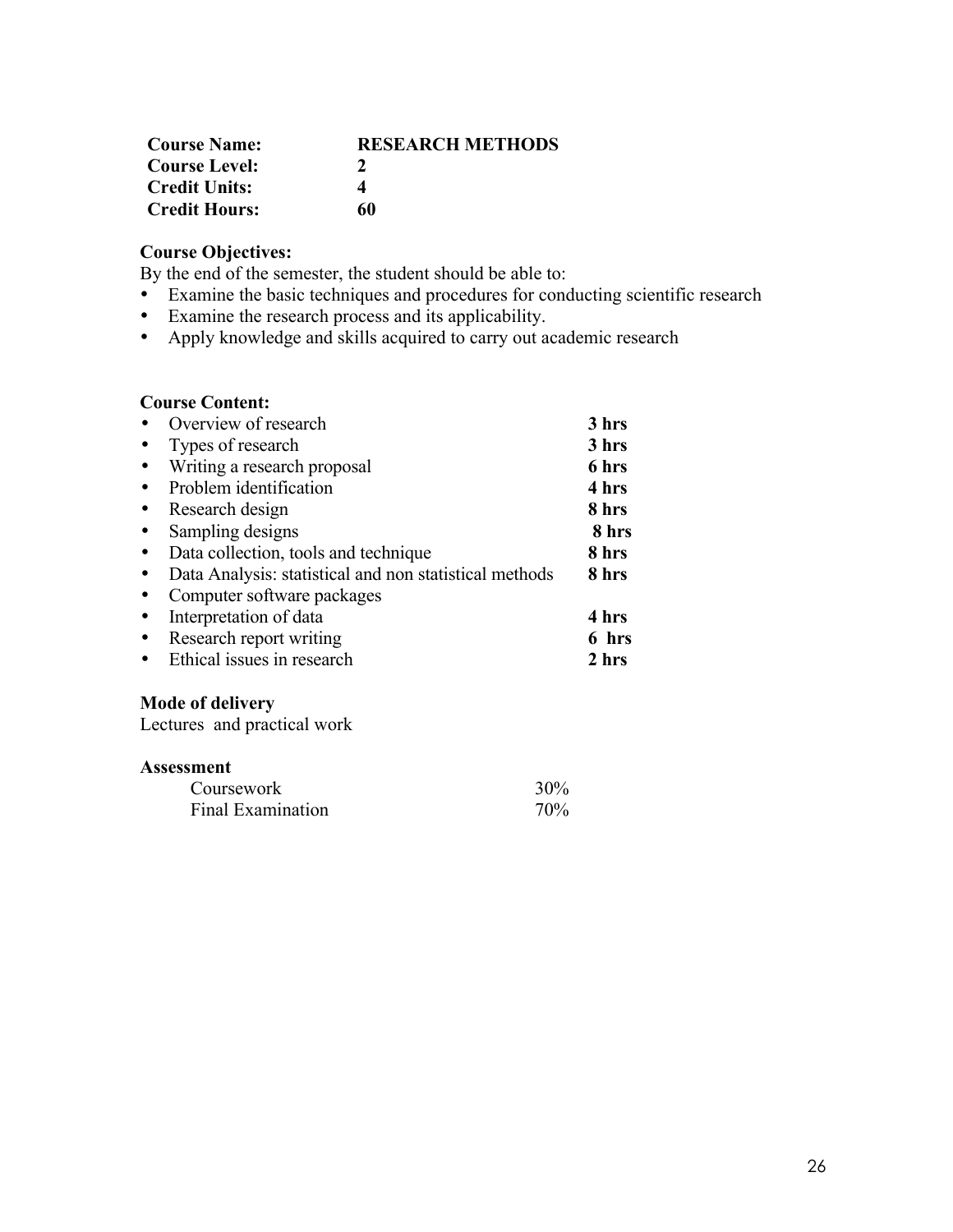| <b>Course Name:</b>  | <b>TRAINING AND DEVELOPMENT</b> |
|----------------------|---------------------------------|
| Course Level:        |                                 |
| <b>Credit Units:</b> | Δ                               |
| <b>Credit Hours:</b> | 60                              |

# **Course Objectives:**

At the end of the semester, the student should be able to:

- Appreciate the importance of training in developing Human Resources
- Differentiate between training, education and management in organizations<br>• Adopt training methods that can enhance employee growth and development
- Adopt training methods that can enhance employee growth and development

# **Course Content:**

# **Introduction to Training and Development 10 hrs** • Definition • Types of training • The need for training • Philosophy in organizations • Training, education, learning and development **Process of training 8 hrs Training needs assessment 6 hrs Training objectives and outcomes 8 hrs Designing training programs 10 hrs Training methodology 10 hrs Evaluation and feedback of training program 8 hrs**

### **Mode of delivery**

Lectures**,**group discussions and **c**ase studies

| Coursework        | $30\%$ |
|-------------------|--------|
| Final Examination | 70%    |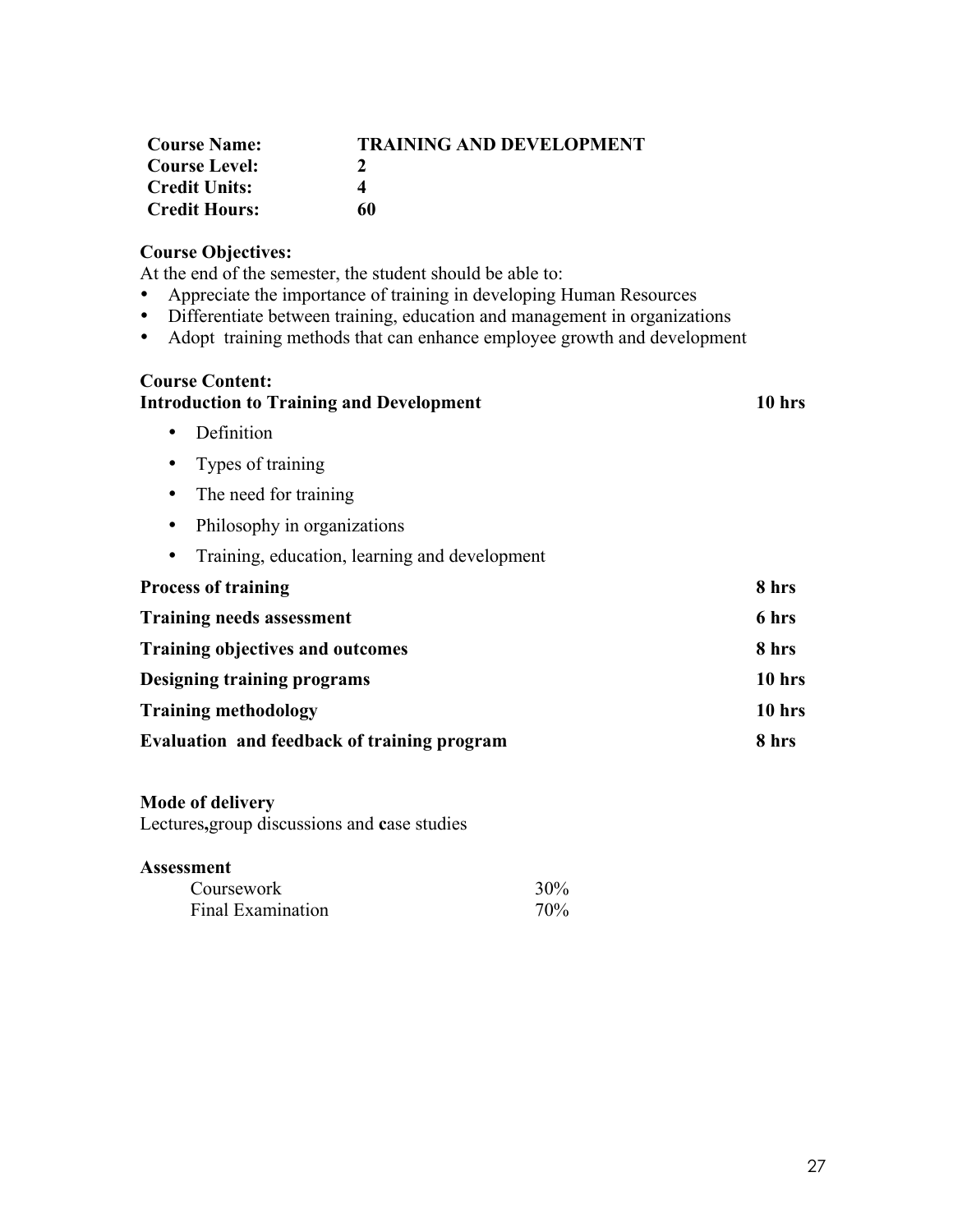| <b>Course Name:</b>  | <b>LEADERSHIP AND INTERPERSONAL SKILLS</b> |
|----------------------|--------------------------------------------|
| <b>Course Level:</b> |                                            |
| <b>Credit Units:</b> | 4                                          |
| <b>Credit Hours:</b> | 60                                         |

# **Course objectives:**

At the end of the semester, the student should be able to:

- Understand the concept of leadership and its applicability in management
- Examine the leadership styles in the current management

# **Course Content**

# **Overview of Leadership**

- Meaning of Leadership
- Leadership as science or art
- Difference between leaders and managers
- Emotional Vs rational leadership
- Applicability of leadership in small large organisations

# **Influential tactics in leadership**

- Power
- Authority
- Delegation
- Empowerment

## **Theories of leadership**

- Traits
- Behavioral
- Contingency

# **Leadership Styles**

- Democratic
- Autocratic
- Authoritarian

# **Groups and group dynamics**

# **Feedback in leadership**

- Conflict management
- Decision making
- Problem solving

### **Interpersonal skills**

### **Mode of Delivery**

Lectures, group discussions and **c**ase studies

| Coursework               | 30% |
|--------------------------|-----|
| <b>Final Examination</b> | 70% |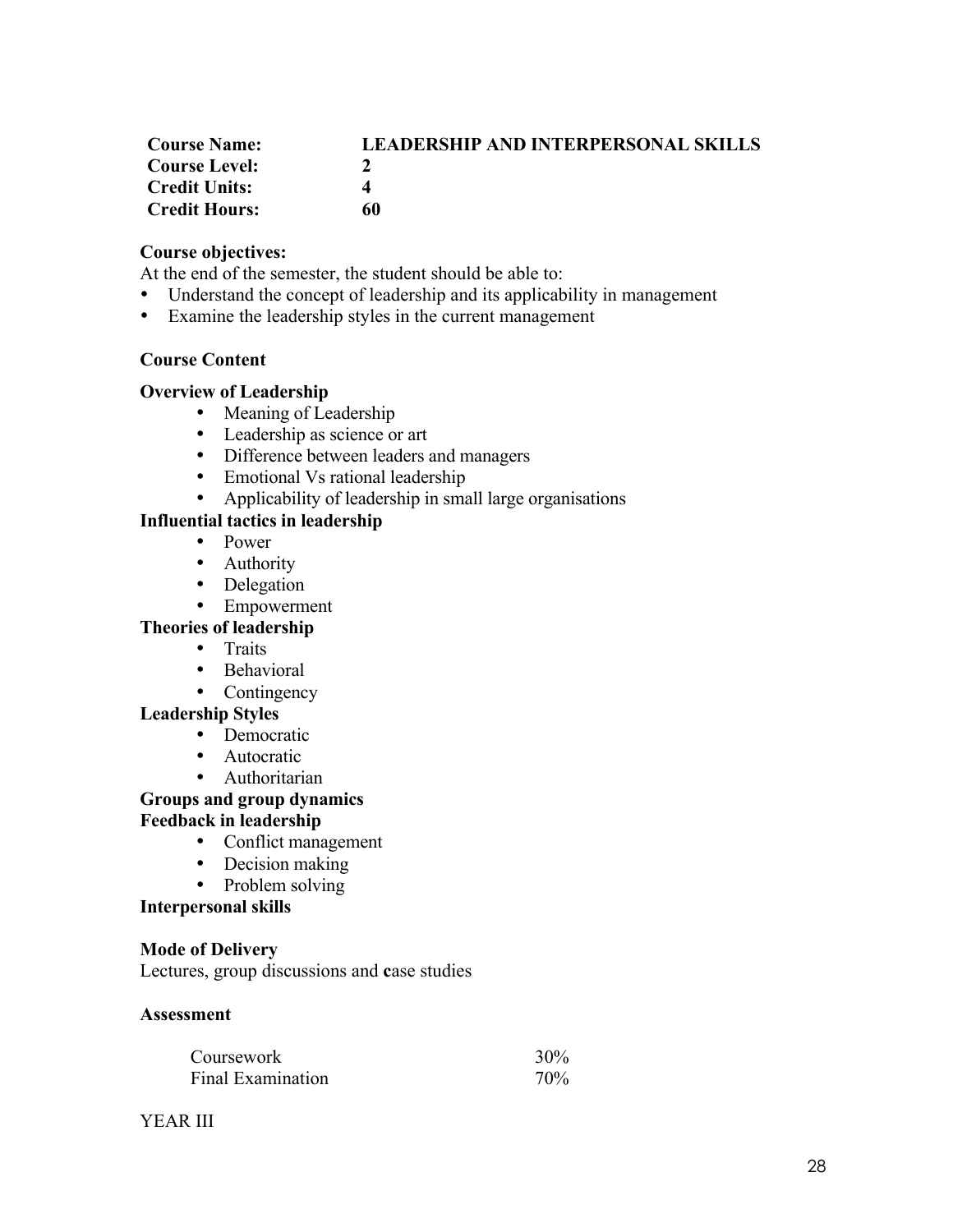| <b>Course Name:</b>  | <b>ENTREPRENEURSHIP DEVELOPMENT</b> |
|----------------------|-------------------------------------|
| <b>Course Level:</b> |                                     |
| <b>Credit Units:</b> |                                     |
| <b>Credit Hours:</b> | 60                                  |

# **Course objectives:**

At the end of the semester, the student should be able to:

- Understand the various theories of entrepreneurship, and how they are used to advance entrepreneurship at the individual, organization and community levels.
- Acquire skills that will enable them launch and manage new ventures
- understand the entrepreneurial culture and apply it to human resource own specialization any business environment

# **Course Content**

| <b>Introduction</b>                               | 2 hrs |
|---------------------------------------------------|-------|
| About the course, entrepreneur                    |       |
| Entrepreneurship definitions<br>$\bullet$         |       |
| Introduction to the theories of entrepreneurship  | 6 hrs |
| Economic theories,<br>٠                           |       |
| • Sociological theories and                       |       |
| Psychological theories of entrepreneurship<br>٠   |       |
| <b>Entrepreneurial characteristics</b>            | 6 hrs |
| • Behaviours                                      |       |
| Characteristics<br>$\bullet$                      |       |
| • Personality traits and                          |       |
| Competences of entrepreneurs<br>$\bullet$         |       |
| <b>Classification of entrepreneurs based on:</b>  | 4 hrs |
| Business ownership<br>٠                           |       |
| • Level of innovation                             |       |
| Motivation to become an entrepreneur<br>$\bullet$ |       |
| Opportunity orientation<br>٠                      |       |
| The role and importance of an entrepreneur to     | 4 hrs |
| The country                                       |       |
| The organization<br>$\bullet$                     |       |
| The community<br>٠                                |       |
| The industry<br>٠                                 |       |
| The Entrepreneurial process                       | 8 hrs |
| Trigger events $\&$ idea generation               |       |
| Evaluating opportunities<br>٠                     |       |
| Planning<br>$\bullet$                             |       |
| Resource mobilization<br>$\bullet$                |       |
| Implementation<br>$\bullet$                       |       |
| The Entrepreneurial environment:                  | 4 hrs |
| Opportunities<br>$\bullet$                        |       |
| Challenges<br>٠                                   |       |
| Uncertainty<br>$\bullet$                          |       |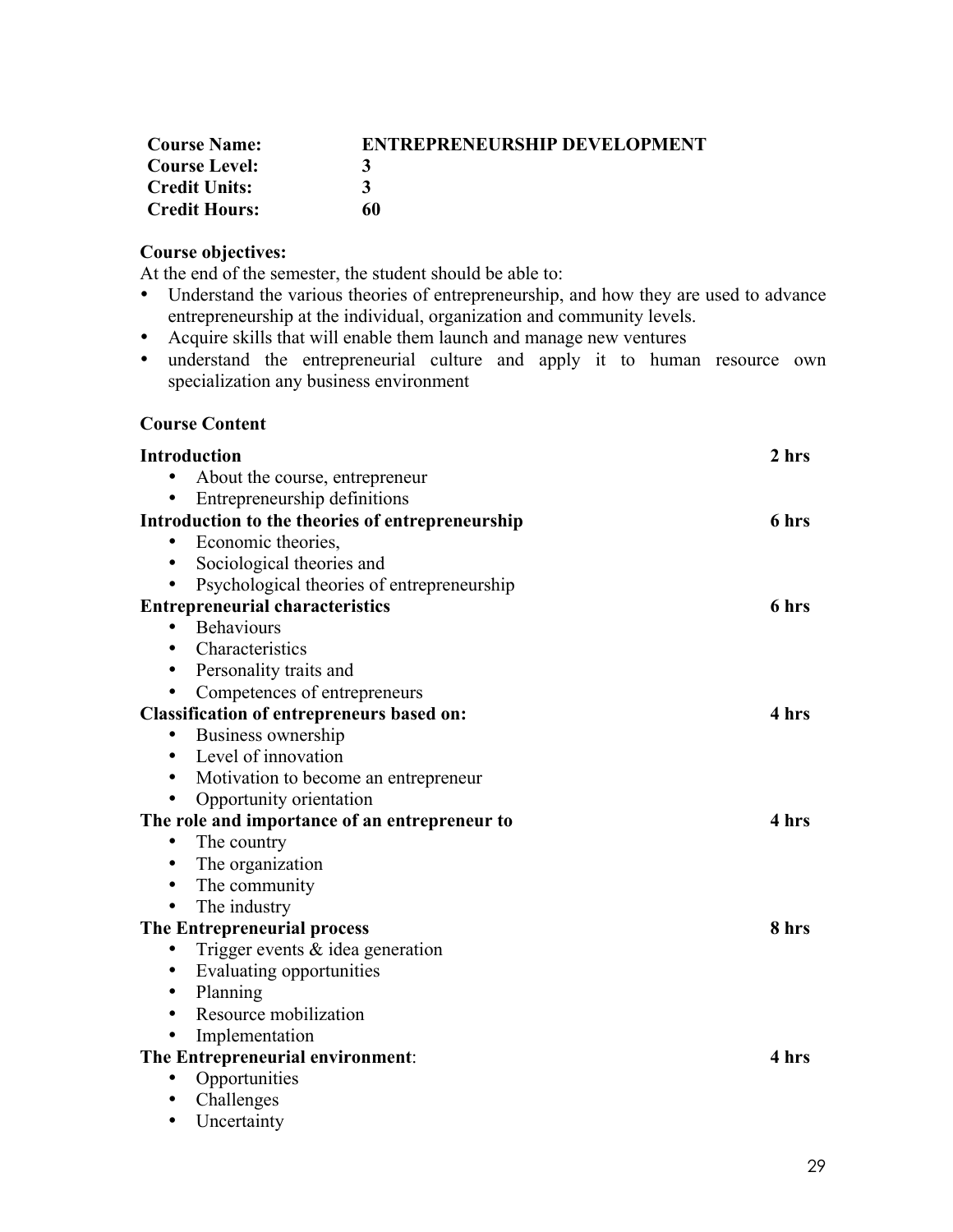| Resource scarcity                                |     |             |
|--------------------------------------------------|-----|-------------|
| Influence of environment on entrepreneurship     |     |             |
| Intrapreneurship                                 |     | 6 hrs       |
| Definitions                                      |     |             |
| Importance<br>٠                                  |     |             |
| Enhancing intrapreneurship<br>$\bullet$          |     |             |
| Intrapreneurship strategies<br>٠                 |     |             |
| <b>Creativity and Innovation</b>                 |     | 8 hrs       |
| Idea generation and                              |     |             |
| opportunity identification;                      |     |             |
| <b>Entrepreneurship Development</b>              |     | <b>6hrs</b> |
| Barriers to entrepreneurship                     |     |             |
| Conditions for entrepreneurship development<br>٠ |     |             |
| Entrepreneurship development options<br>٠        |     |             |
| Economic development<br>$\bullet$                |     |             |
| <b>Entrepreneurship &amp; Small business</b>     |     | 4hrs        |
| Defining small businesses                        |     |             |
| Small businesses $\&$ entrepreneurial ventures   |     |             |
| Legal concepts and entrepreneurial ventures      |     | 2hrs        |
| <b>Mode of delivery</b>                          |     |             |
| Lectures, group discussions and case studies     |     |             |
| <b>Assessment</b>                                |     |             |
| Coursework                                       | 30% |             |
| Final Examination                                | 70% |             |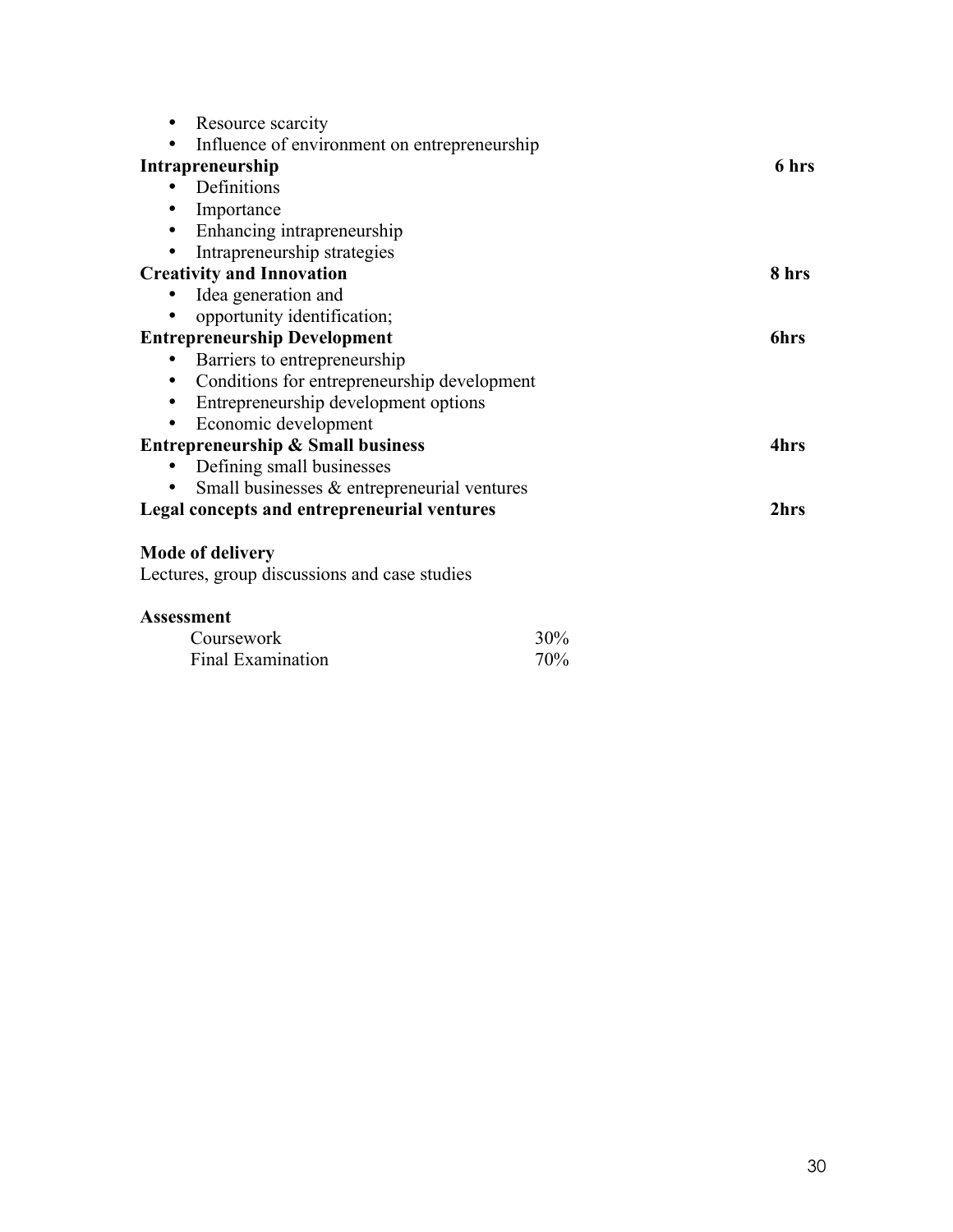| <b>Course Name:</b>  | <b>LABOUR LAW</b> |
|----------------------|-------------------|
| <b>Course Level:</b> | 4                 |
| <b>Credit Units:</b> | 4                 |
| <b>Credit Hours:</b> | 60                |

# **Course Outline**

|           | • Historical Origins of Labour Law              | 8 hrs |
|-----------|-------------------------------------------------|-------|
| $\bullet$ | <b>Employment Contract</b>                      | 8 hrs |
|           | • Legislative Provisions                        | 8 hrs |
| $\bullet$ | Common Law on Employment Contracts              | 6 hrs |
| $\bullet$ | Rights and Remedies for Employees and Employers | 6 hrs |
| $\bullet$ | Conditions of Labour                            | 6 hrs |
|           | • Termination of Employment                     | 6 hrs |
| $\bullet$ | Industrial conflict and conflict resolution     | 6 hrs |
| $\bullet$ | National Social Security                        | 6 hrs |
|           | • Pensions Schemes                              | 6 hrs |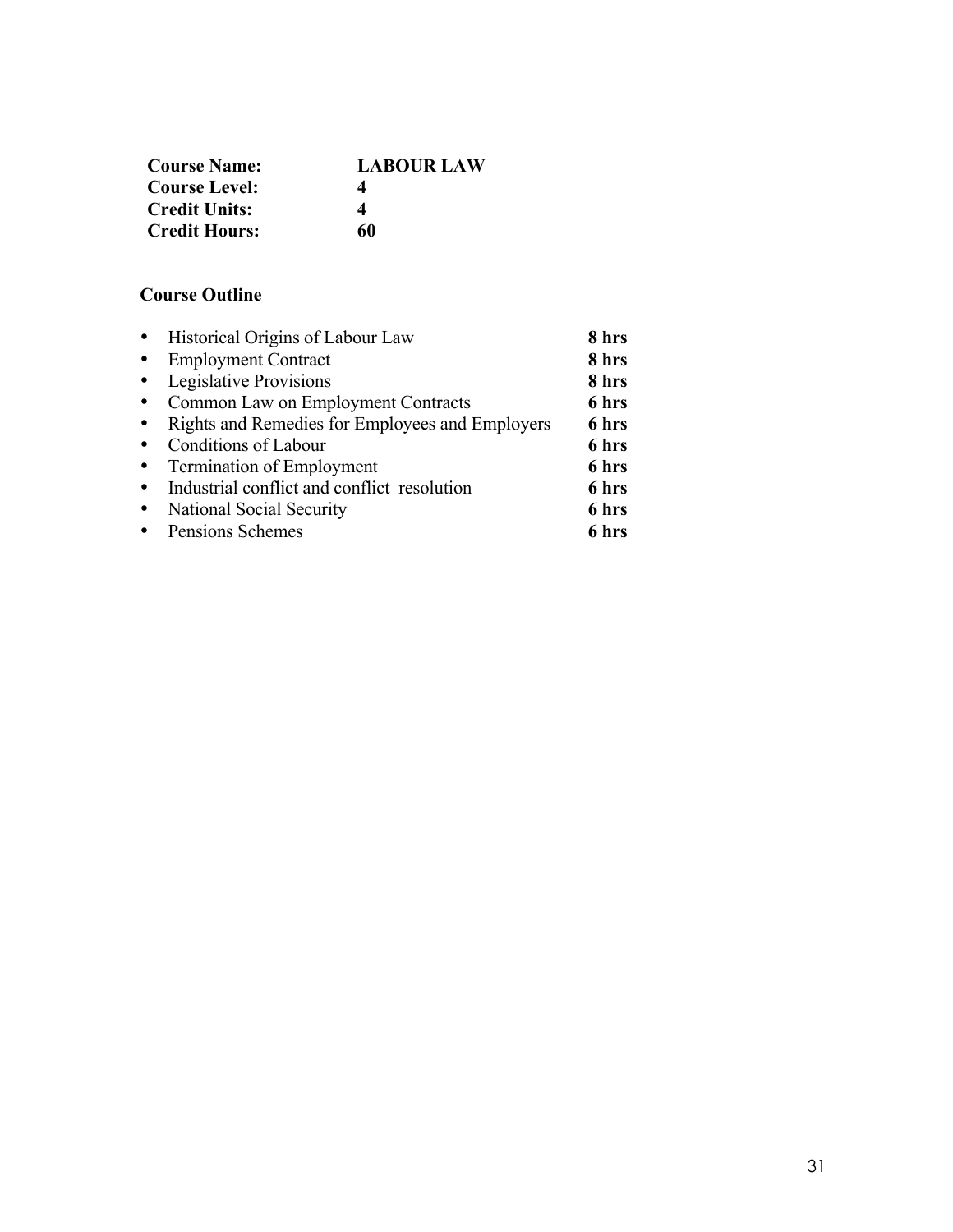| <b>Course Name:</b>  | OCCUPATIONAL SAFETY AND HEALTH |
|----------------------|--------------------------------|
| <b>Course Level:</b> |                                |
| <b>Credit Units:</b> | 3                              |
| <b>Credit Hours:</b> | 60                             |

| Introduction to Occupational Safety and Health        | 4 hrs |
|-------------------------------------------------------|-------|
| Importance of Health and Safety at Work Place         |       |
| Policies and Procedures for Health and Safety at Work | 6 hrs |
| Managing Health and Safety at Work Place              | 6 hrs |
| Conditions affecting Health and Safety at Work Place  | 4 hrs |
| Responsibilities and organization for safety          | 4 hrs |
| Planning Safety training the safety training cycle    | 6 hrs |
| Work Schedules and Policies                           | 6 hrs |
| Risk Assessments at Work Place                        | 6 hrs |
| Health and Safety audits/workplace inspection         | 6 hrs |
| Occupational Healthy Programmes                       | 6 hrs |
| <b>Accident Prevention</b>                            | 6 hrs |
| prevention Programme                                  |       |
|                                                       |       |

- accident investing and

- methods of follow up

#### **Mode of delivery**

Lectures **,** discussions and Cases

| Coursework        | 30%             |
|-------------------|-----------------|
| Final Examination | 70 <sub>%</sub> |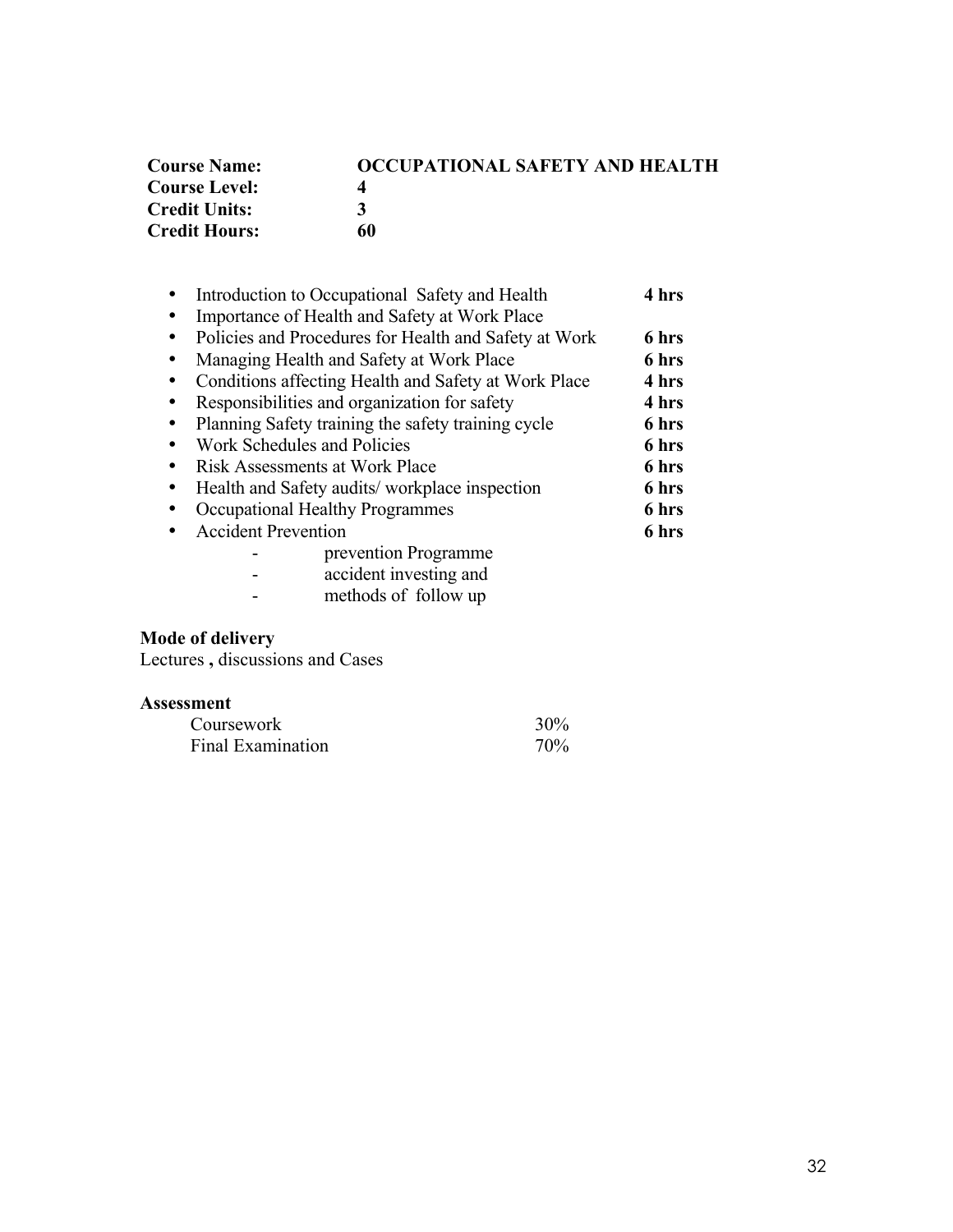| <b>Course Name:</b>  | <b>BUSINESS ETHICS</b> |
|----------------------|------------------------|
| Course Level:        | 3                      |
| <b>Credit Units:</b> | 3                      |
| <b>Credit Hours:</b> | 45                     |

# **Course Objectives**

**At the end of the semester, the student should be able to:** • Understand the philosophy of Ethics, ethical business practices • Evaluate the trends in business ethics today. • Integration of ethics issues in human resource management **Course Content Introduction 5 hrs** • Ethics in business • Review of business, form of ownership and management • Events leading to ethics thinking in business • The controversies in business practice • Business dealings (peddling, overcharging, poor quality) **Concept and philosophy of ethics 3 hrs** • Definition, scope & the branches of ethics, • The philosophy of ethics, • The evolution towards ethical thinking in general • Rationale of ethical thinking for any field of study (branch of ethics) **The Shift to ethics in business** • Events leading to ethics thinking in business • The controversies in business practice • Business dealings (peddling, overcharging, poor quality) **Principles in business ethics 5 hrs** • Decision making, rights, corporate social responsibility, moral rules, Business codes, policies, market dealings, market controls etc. • Ethics according to different business functional units **Levels of ethics in business 6 hrs** • Individual levels. • Organizational level - The corporation as an ethical agent, ethical Environment for management decision making • Societal level, country level & global level **Tools of ethics 3 hrs** • Value systems, rights and duties, moral rules, human relationships, Common morality **Institutionalizing ethics 4 hrs** • Rules of morality, codes of conduct  $&$  ethics committees • Ombudsman offices, judicial boards • Ethics training programs, socio-audits **Challenges of ethics 3 hrs** • Relativism, changing business environment, fields of ethical behavior

**Mode of delivery**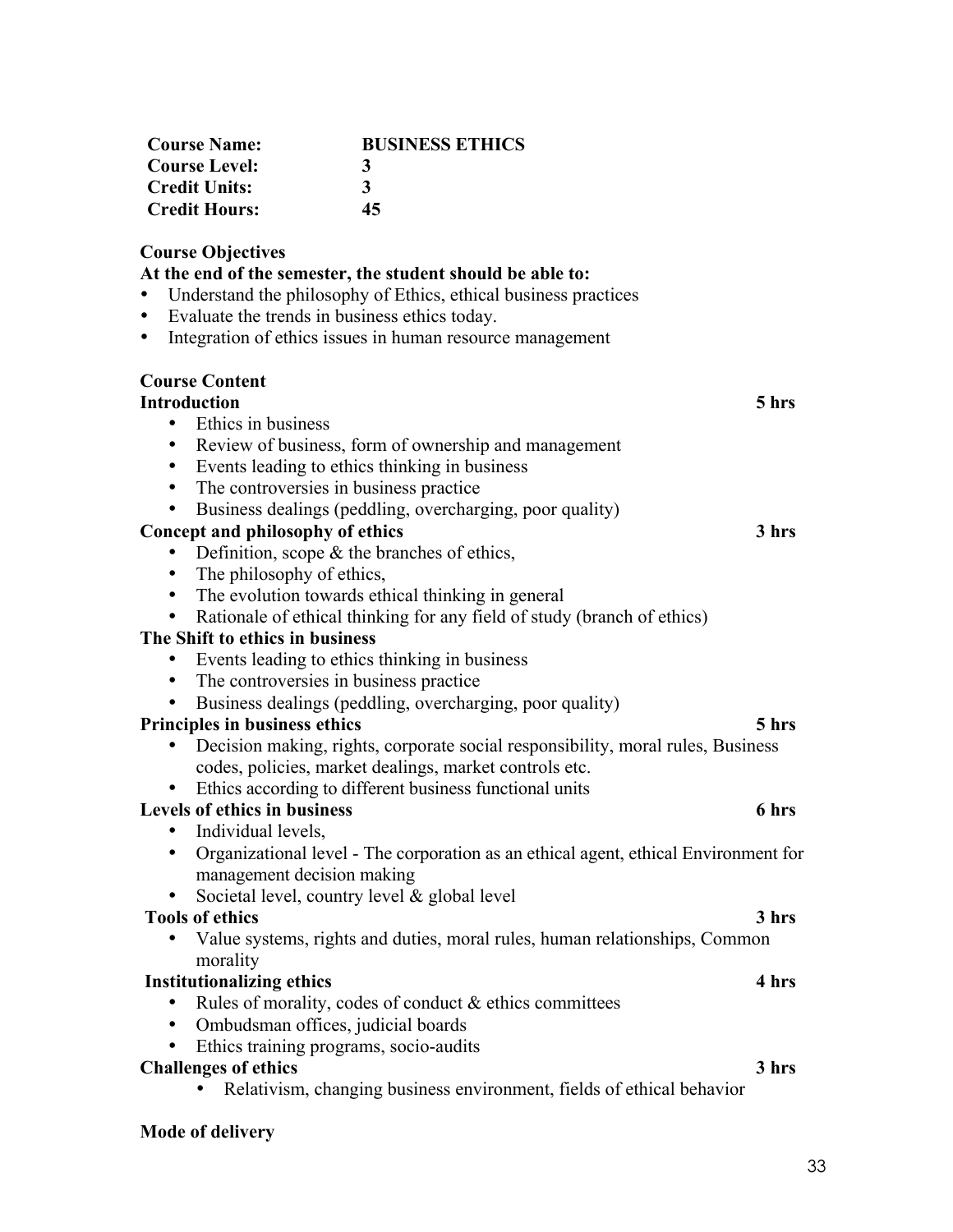Lectures, group discussions and guest lectures

| Coursework        | 30% |
|-------------------|-----|
| Final Examination | 70% |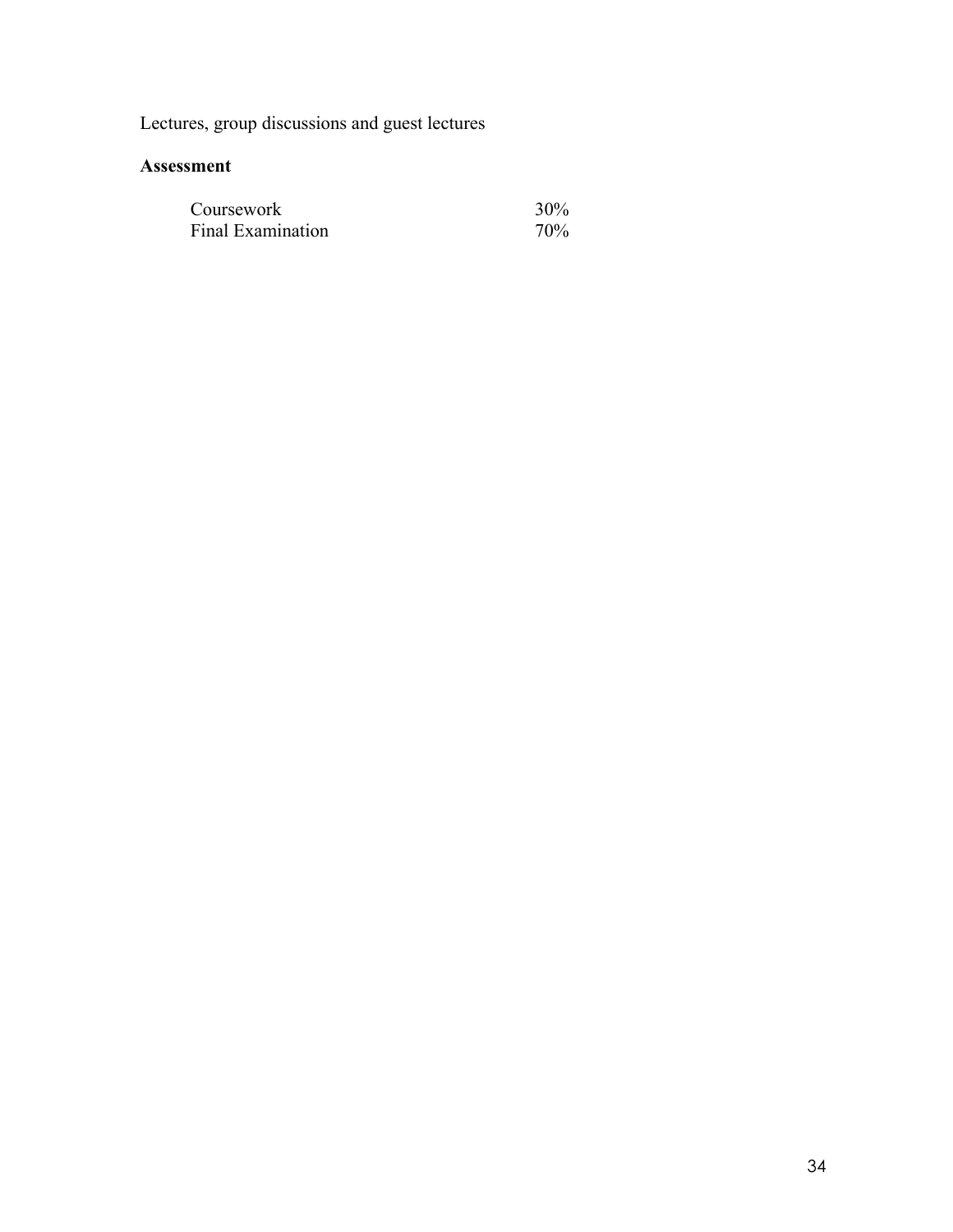| <b>Course Name:</b>  | <b>INDUSTRIAL RELATIONS</b> |
|----------------------|-----------------------------|
| <b>Course Level:</b> | 3                           |
| <b>Credit Units:</b> |                             |
| <b>Credit Hours:</b> | 60                          |

# **Course Objectives**

At the end of the semester, the student should be able to:

- Examine concept, practices and their practicability of industrial relations with the organization.
- Understand the philosophy of ethics, ethical business practices
- Integrate employer and employee relations in grievance handling

#### **Course content**

| <b>Introduction to Industrial Relations</b>                  | 4 hrs |
|--------------------------------------------------------------|-------|
| Conceptual aspects of Industrial Relations                   |       |
| <b>Principle Parties in Industrial Relations</b>             | 4 hrs |
| Employees<br>$\bullet$                                       |       |
| Employers                                                    |       |
| state                                                        |       |
| Legal framework industrial relation                          | 6 hrs |
| National policy on industrial relations                      |       |
| Policy issues at organization                                |       |
| <b>Trade Unions</b>                                          | 8 hrs |
| Background of trade unions<br>$\bullet$                      |       |
| Formation of trade unions<br>٠                               |       |
| Functions of trade unions<br>٠                               |       |
| Organization structure of trade union<br>$\bullet$           |       |
| Strategies for protecting the employee and employers         |       |
| <b>Employers organizations</b>                               | 8 hrs |
| Background                                                   |       |
| Formation<br>٠                                               |       |
| Functions<br>٠                                               |       |
| Organization structure<br>$\bullet$                          |       |
| Strategies for protecting the employee and employers         |       |
| <b>Industrial disputes</b>                                   | 8 hrs |
| Forms<br>$\bullet$                                           |       |
| Prevention and<br>٠                                          |       |
| Settlement of disputes<br>٠                                  |       |
| Grievance procedure and handling                             |       |
| <b>Labour Market and its effects on industrial relations</b> | 8 hrs |
| Nature of markets<br>٠                                       |       |
| Productivity<br>$\bullet$                                    |       |
| Labour supply and demand<br>٠                                |       |
| Labour migration<br>$\bullet$                                |       |
| Unemployment                                                 |       |
| Income level<br>$\bullet$                                    |       |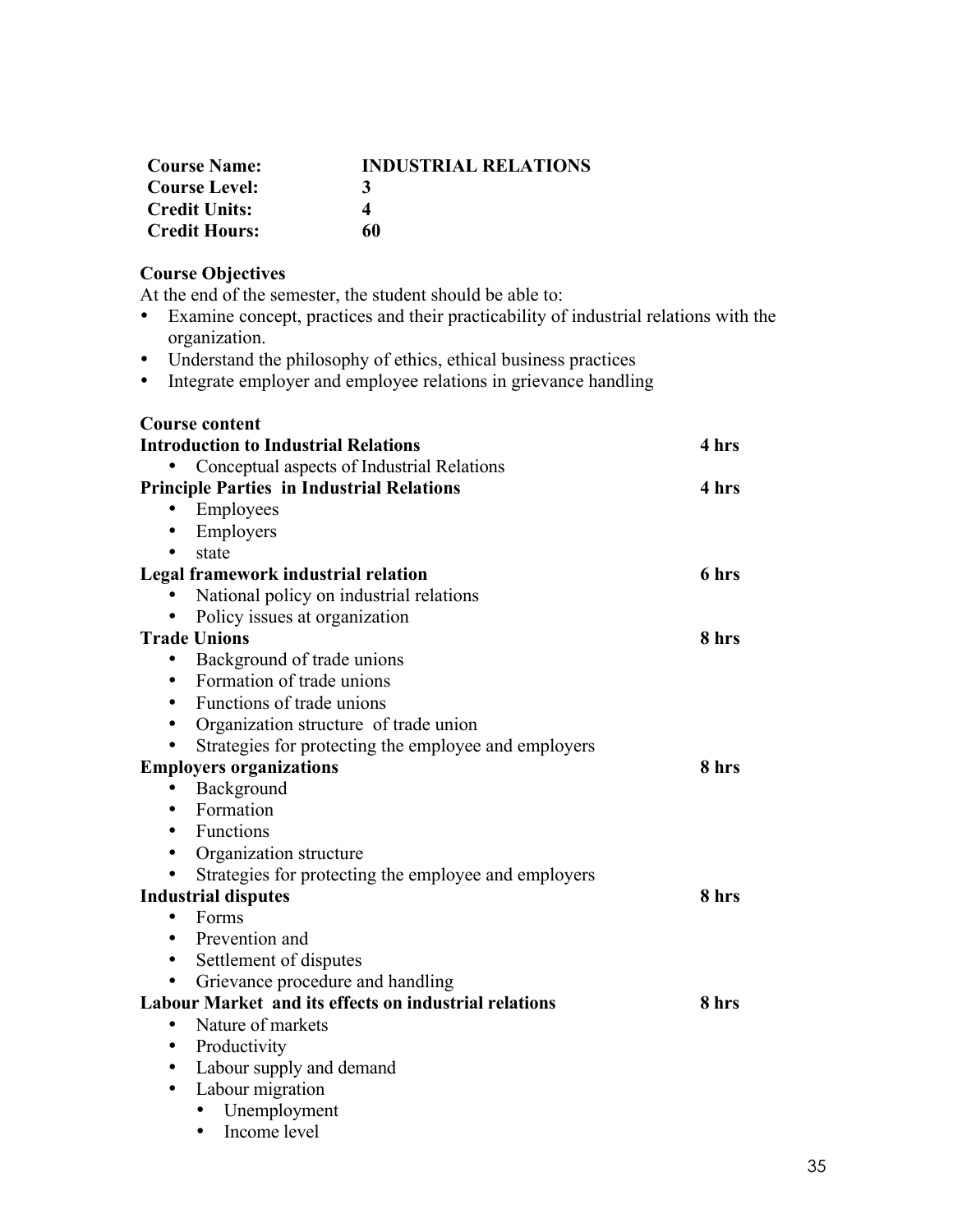# **Comparison of industrial relations in different countries 4 hrs**

Relating Uganda situation to other countries

# **Mode of delivery**

Lectures, group discussions and case studies

| Coursework        | $30\%$ |
|-------------------|--------|
| Final Examination | 70%    |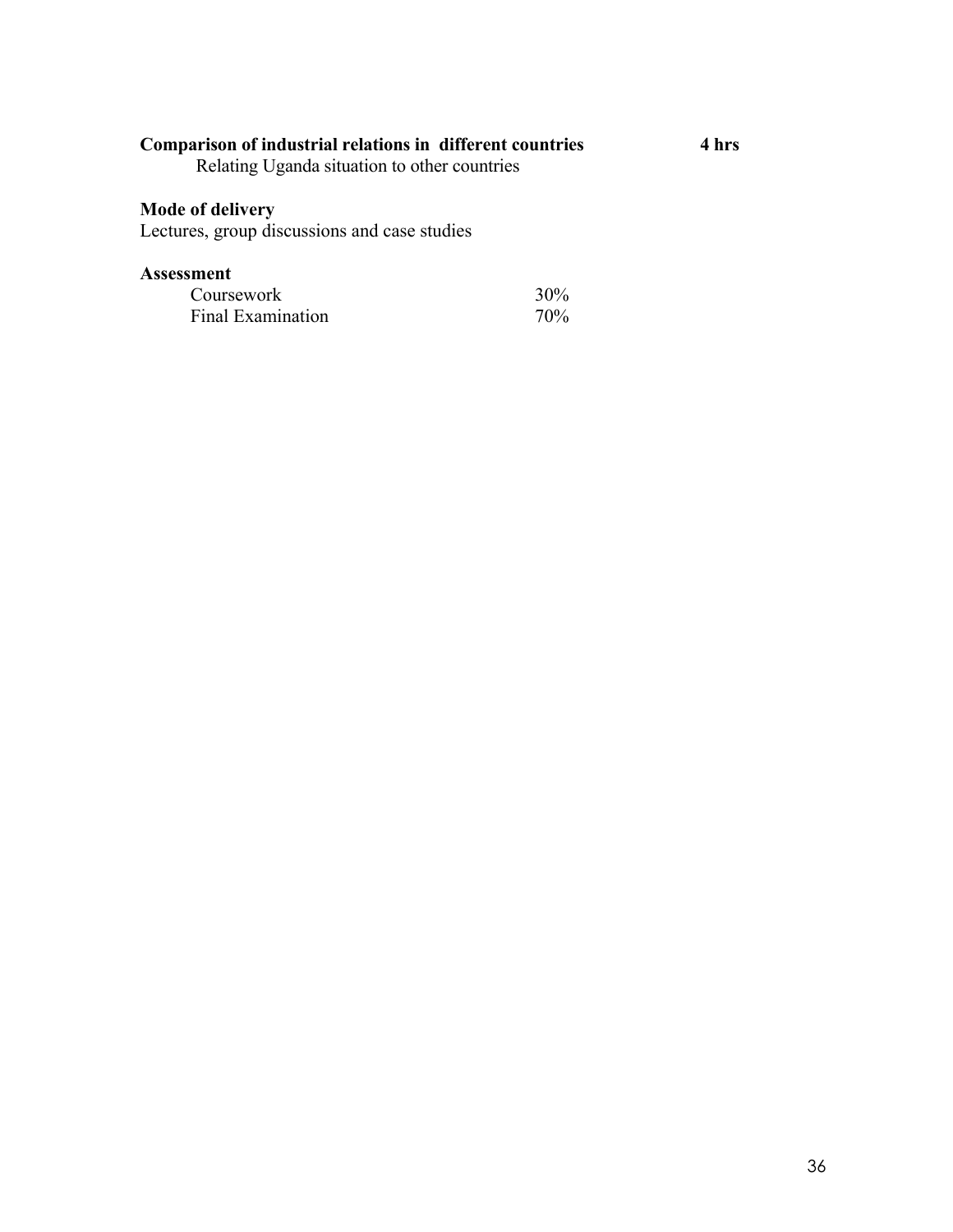| <b>COURSE NAME:</b>  | <b>PROJECT MANAGEMENT</b> |
|----------------------|---------------------------|
| <b>Course Level:</b> | 3                         |
| <b>Credit Units:</b> | Δ                         |
| <b>Credit Hours:</b> | 60                        |

# **Course Objectives**

By the end of the semester, students will be able to;

- Design, appraise and manage projects<br>• Demonstrate how project manageme
- Demonstrate how project management concepts, tools and techniques can be applied in formation of projects and managing challenges in projects.
- Appreciate the value of project management.

| <b>Course Contents</b>                         |       |
|------------------------------------------------|-------|
| Introduction to project management             | 4 hrs |
| Project life cycle                             | 5 hrs |
| Developing a project – initiation              | 5 hrs |
| Developing a project – definition              | 6 hrs |
| Managing projects in time & within cost        | 8 hrs |
| Project scheduling                             |       |
| Work breakdown structure                       |       |
| Estimation of task duration & costs            |       |
| Resource allocation<br>٠                       |       |
| Risk management                                |       |
| Project management techniques                  | 8 hrs |
| The Gantt chart                                |       |
| The Critical Path Method                       |       |
| Program evaluation & review technique<br>٠     |       |
| Budgeting using CPM & PERT<br>$\bullet$        |       |
| Documentation                                  |       |
| Leadership & project management                | 8 hrs |
| Successful project leadership                  |       |
| Organization structure, vertical, horizontal & |       |
| matrix reporting structures                    |       |
| Team Building & group dynamics                 |       |
| Communication – written, verbal $\&$ meetings  |       |
| Project monitoring & evaluation                | 8 hrs |
| Progress monitoring                            |       |
| Comparing with objectives<br>$\bullet$         |       |
| Evaluation during implementation<br>$\bullet$  |       |
| End of project evaluation                      |       |
|                                                |       |
| <b>Project management software tools</b>       | 8 hrs |
| MS Project, Excel, Adobe Acrobat & other tools |       |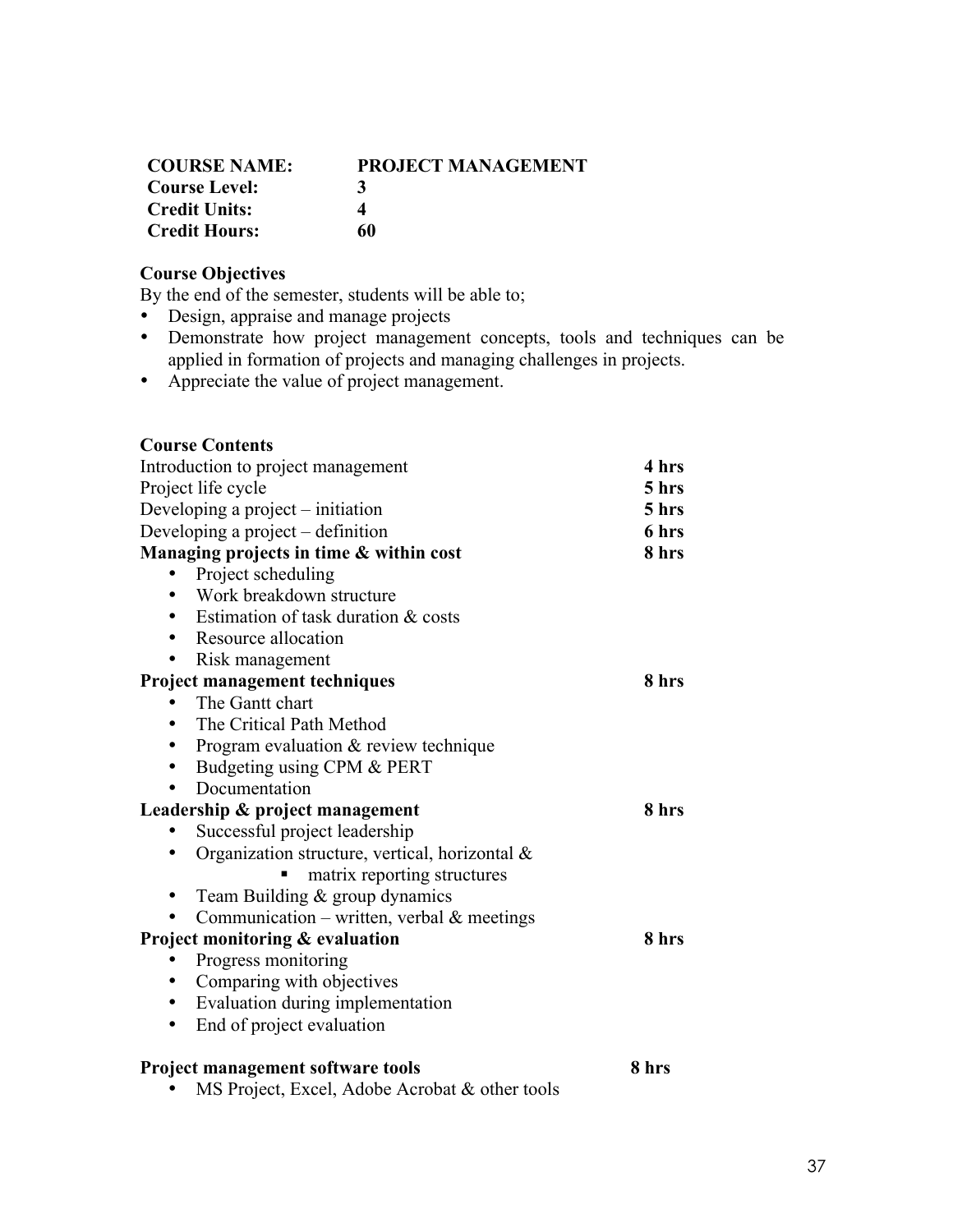# **Mode of delivery**

Lectures, group discussions, guest Lectures and fieldwork

| Coursework        | 30% |
|-------------------|-----|
| Final Examination | 70% |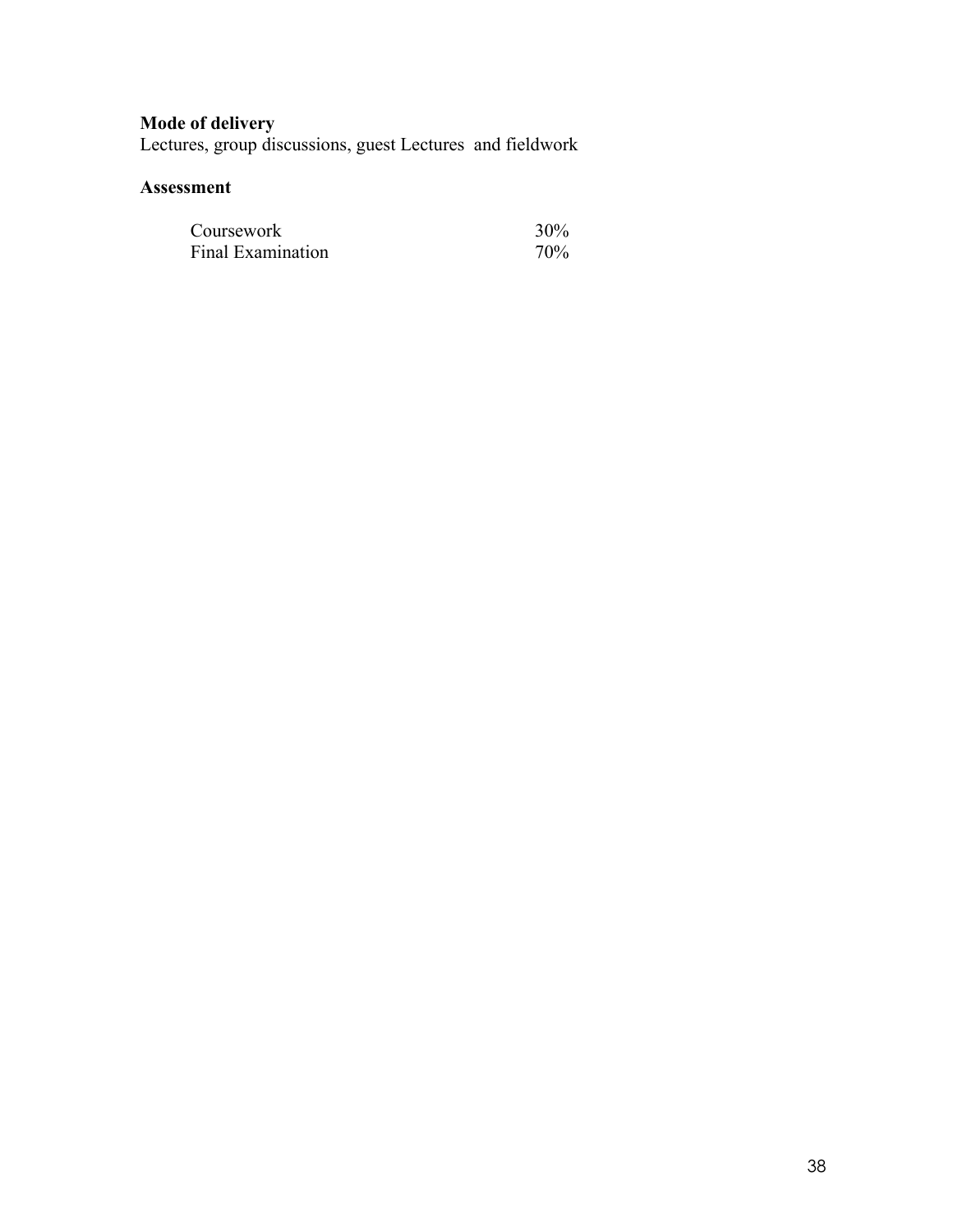| <b>Course Name:</b>  | <b>HUMAN RESOURCE POLICY AND PRACTICES</b> |
|----------------------|--------------------------------------------|
| <b>Course Level:</b> | 3                                          |
| <b>Credit Units:</b> |                                            |
| <b>Credit Hours:</b> | 60                                         |

# **Course objectives**

By the end of the semester, students will be able to:

- Integrate international, national, organizational HR policies and practices and their applicability
- Apply the HR Policies in harmony with organizational culture
- Adopt the recent emerging trends in HR practices

| <b>Course Content</b><br><b>Introduction to HR Policies and procedures</b> |                      | 8 hrs    |
|----------------------------------------------------------------------------|----------------------|----------|
| Importance                                                                 |                      |          |
| • Procedure of policy making                                               |                      |          |
| Comparison of international, national, organizational policies and         |                      |          |
| practices                                                                  |                      | $12$ hrs |
| Human resource planning                                                    |                      |          |
| Recruitment and selection<br>$\bullet$                                     |                      |          |
| Training and development<br>$\bullet$                                      |                      |          |
| Compensation management                                                    |                      |          |
| Performance management and<br>$\bullet$                                    |                      |          |
| Career development<br>$\bullet$                                            |                      |          |
| Organization culture, HR policies and practices                            |                      | $12$ hrs |
| <b>Trends in the Work Environment</b>                                      |                      | 12 hrs   |
| Work environment in developing countries                                   |                      |          |
| Contracts<br>٠                                                             |                      |          |
| Outsourcing<br>$\bullet$                                                   |                      |          |
| Teleworking<br>$\bullet$                                                   |                      |          |
| New psychological contract                                                 |                      |          |
| <b>International Human Resource Management</b>                             |                      | $12$ hrs |
| <b>Mode of delivery</b>                                                    |                      |          |
| Lectures, group discussions and case studies                               |                      |          |
| <b>Assessment</b>                                                          |                      |          |
| Coursework                                                                 | 30%                  |          |
| $\overline{\phantom{a}}$                                                   | $\sim$ $\sim$ $\sim$ |          |

Final Examination 70%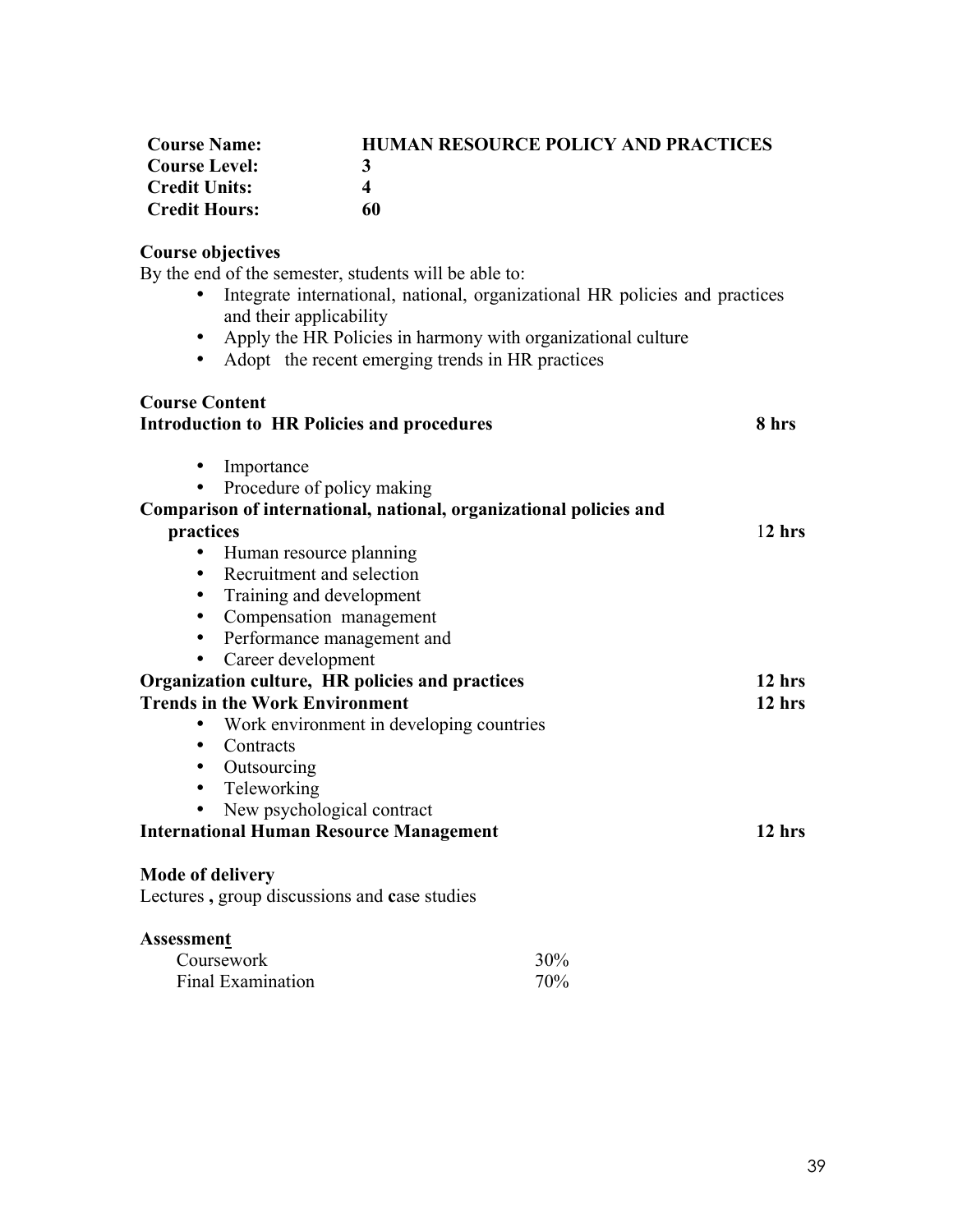| <b>Course Name:</b>  | <b>CAREER GUIDANCE AND COUNSELING</b> |
|----------------------|---------------------------------------|
| <b>Course Level:</b> | Δ                                     |
| <b>Credit Units:</b> | Δ                                     |
| <b>Credit Hours:</b> | 60                                    |

# **Course Objectives**

By the end of the semester, students will be able to: To

# **Course Content**

|           | • Introduction to career guidance and counseling | 6 hrs |
|-----------|--------------------------------------------------|-------|
|           | <b>Types</b>                                     |       |
|           | Relevancy to organization and employee           |       |
|           | • Process of counseling                          | 8 hrs |
|           | • Techniques in counseling                       | 8 hrs |
|           | • Guideline in counseling                        | 8 hrs |
|           | Dos and Don'ts in counseling                     |       |
|           | • Benefits of counseling employees               | 6 hrs |
|           | • Environmental factors in counseling            | 8 hrs |
| $\bullet$ | Expertise of counseling                          | 8 hrs |
|           |                                                  |       |

- Qualities of HR counselor

# **Mode of delivery**

- Lectures
- Group discussions
- Case studies

| Coursework        | 30% |
|-------------------|-----|
| Final Examination | 70% |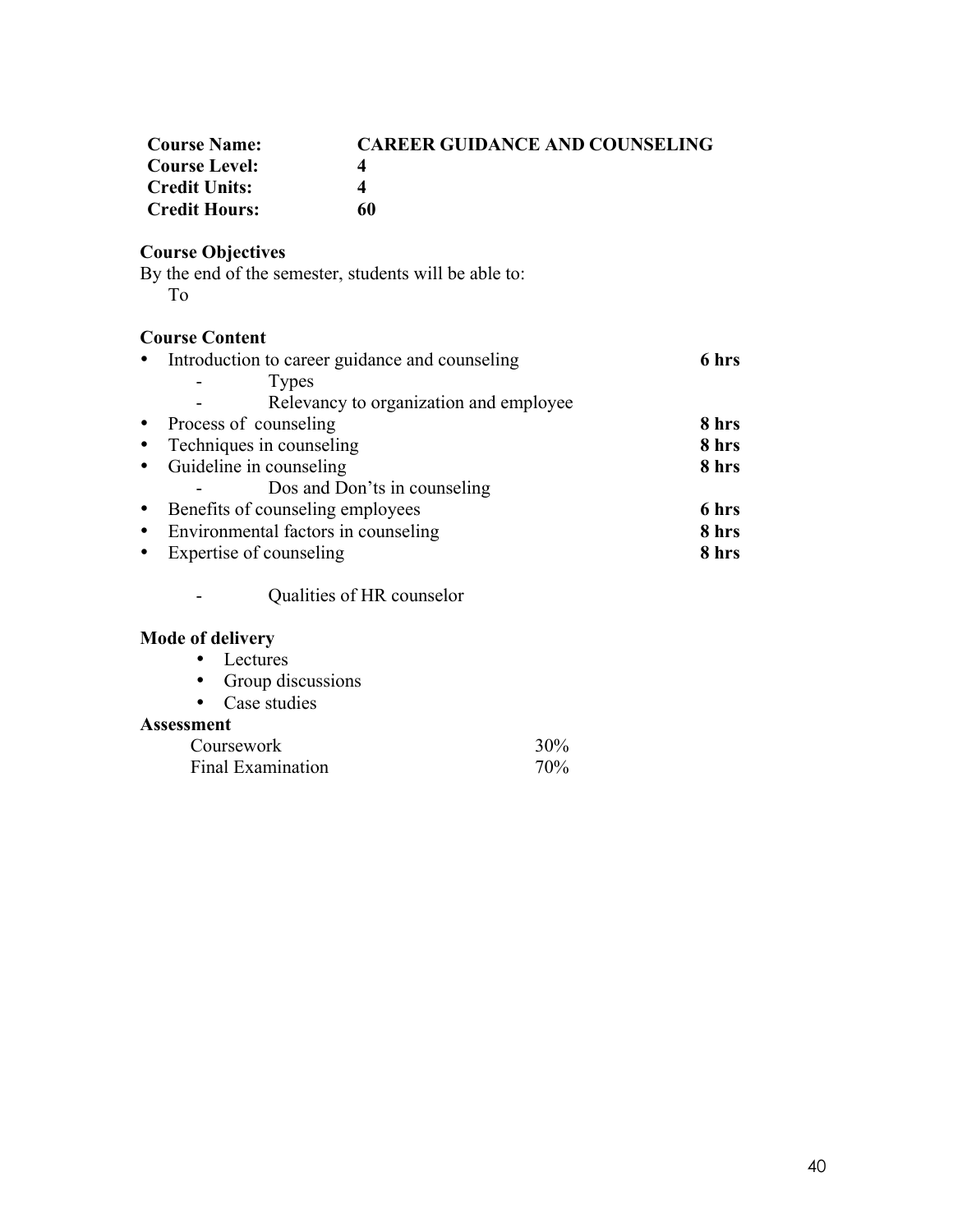| <b>Course Name:</b>  | <b>STRATEGIC MANAGEMENT</b> |
|----------------------|-----------------------------|
| <b>Course Level:</b> |                             |
| <b>Credit Units:</b> |                             |
| <b>Credit Hours:</b> | 60                          |

# **Course Objectives**

- To empower the student with a thorough knowledge of the basic concepts that are pertinent to the process of strategic management.
- To give the students an understanding of the nature of strategic planning and the relationship between strategy formulation, strategy implementation and strategy evaluation.
- To develop and sharpen students' abilities in the analysis of complex business problems and the effective use of the various business disciplines in designing effective solutions for strategic business problems.

| <b>Course description</b>                                             |       |
|-----------------------------------------------------------------------|-------|
| Overview of strategic management                                      | 4 hrs |
| Meaning and framework of SM                                           |       |
| History of strategic management                                       |       |
| Key questions in strategic management                                 |       |
| Key concepts in strategic management                                  | 6 hrs |
| Strategy, strategic intent, stretch,                                  |       |
| strategic thinking, strategic competition,                            |       |
| competitive advantage, competitive exclusion                          |       |
| <b>Business Goals</b>                                                 | 6 hrs |
| Objectives, Mission and Vision                                        |       |
| Management by objectives                                              |       |
| <b>Management theories</b>                                            | 4 hrs |
|                                                                       |       |
| Classical, behaviorists management science, theory Z                  |       |
| <b>Environmental analysis</b>                                         | 6 hrs |
| PEST analysis, market environmental analysis, stakeholders            |       |
| analysis, Industry and competitor analysis                            |       |
| Analyzing the organization                                            | 6 hrs |
| Functional analysis, value chain analysis, strategic gap              |       |
| analysis, key success factors, role of chief executives               |       |
| <b>SWOT</b> analysis                                                  | 6 hrs |
| Opportunities and threats                                             |       |
| Strengths and weaknesses                                              |       |
| <b>Strategic Choice</b>                                               | 6 hrs |
| Generic Alternatives - Glueck's approach, Porter's approach,<br>٠     |       |
| Ansoff's approach, Kotler's approach                                  |       |
| Business Portfolio models - The BCG Growth Share Matrix,<br>$\bullet$ |       |
| the GE strength/attractivess Matrix, The Life Cycle Matrix            |       |
| <b>Strategy implementation</b>                                        | 6 hrs |
| Implementation planning                                               |       |
| Prerequisites for effective implementation<br>٠                       |       |
| Generic steps in strategy implementation                              |       |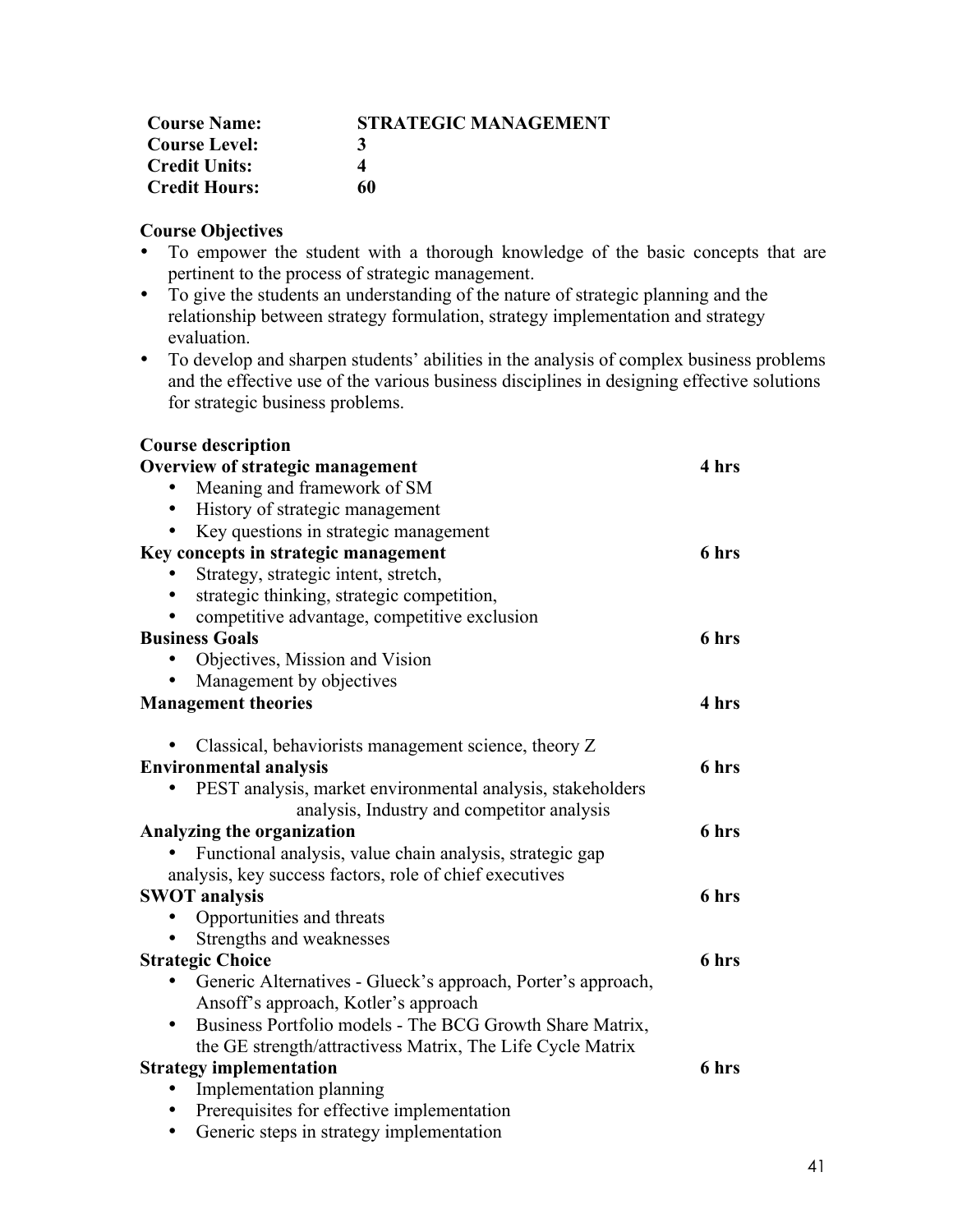• Mc Kinsey's 7s framework

# **Strategy evaluation and control 6 hrs**

# **Mode of delivery**

Lectures, group discussions, guest lectures, fieldwork, case studies

| Coursework        | 30% |
|-------------------|-----|
| Final Examination | 70% |